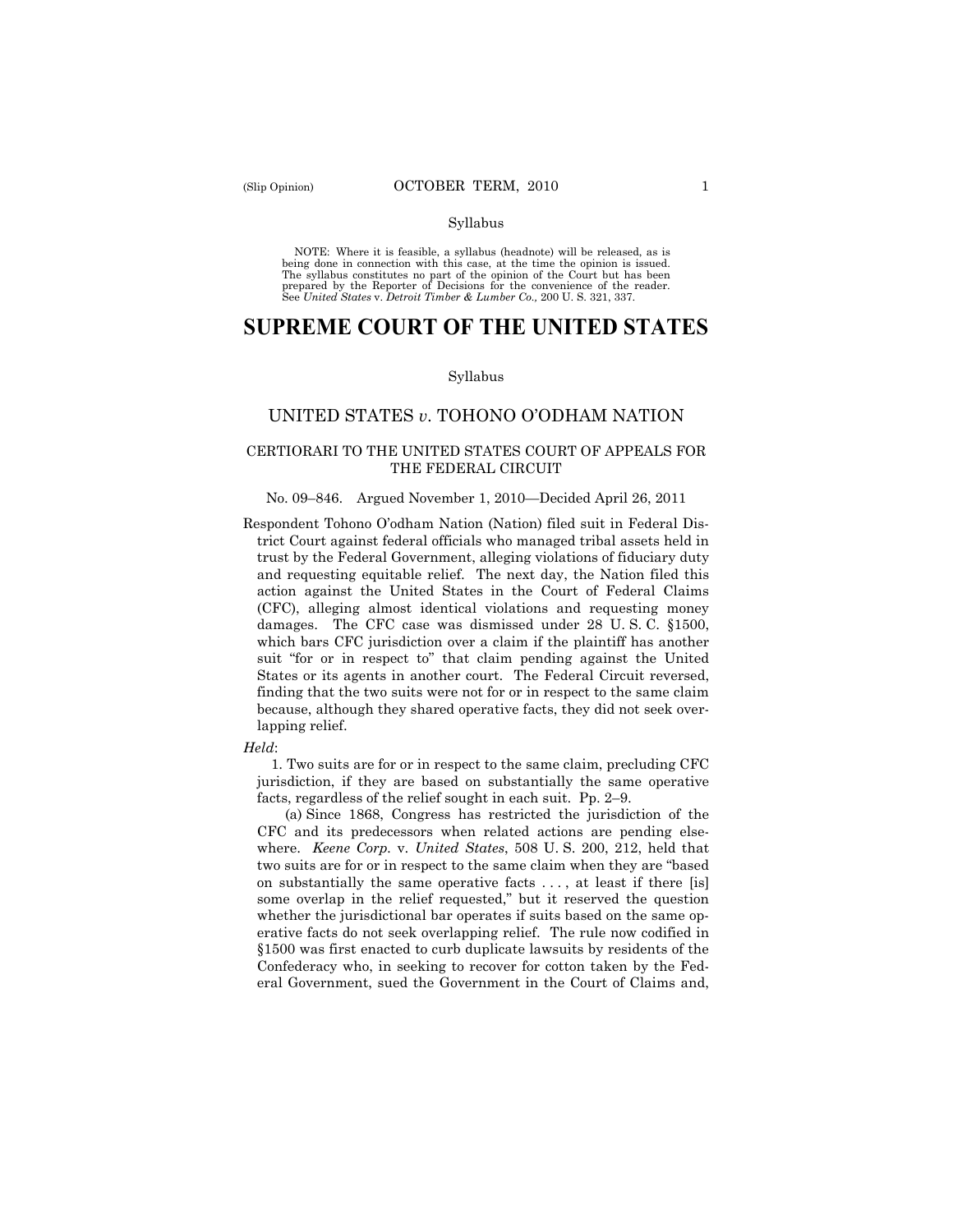#### Syllabus

at the same time, sued federal officials in other courts, seeking tort relief for the same actions. Section 1500's robust response to this problem bars CFC jurisdiction not only if the plaintiff sues on an identical claim elsewhere, but also if the other action is related but not identical. The phrase "in respect to" does not resolve all doubt as to the bar's scope, but it suggests a broad prohibition, regardless of whether "claim" carries a special or limited meaning. Pp. 2–4.

(b) *Keene* permits two constructions of "for or in respect to" the same claim, one based on facts alone and the other on factual plus remedial overlap. The former is the more reasonable interpretation in light of the statute's use of a similar phrase in a way consistent only with factual overlap. The CFC bar applies where the other action is against a "person who, . . . when the cause of action . . . arose, was, in respect thereto, acting" under color of federal law. But at the time that a cause of action arose, the person could not act in respect to the relief requested, for no complaint was yet filed. Although the phrase at issue involves a "claim" rather than a cause of action, there is reason to think that both phrases refer to facts alone and not to relief. As *Keene* explained, " 'claim' is used here synonymously with 'cause of action,'" 508 U.S., at 210. And if the phrase that uses "cause of action," the more technical term, does not embrace the concept of remedy, it is reasonable to conclude that neither phrase does. Pp. 4–5.

(c) This reading also makes sense in light of the CFC's unique remedial powers. Because the CFC is the only judicial forum for most nontort requests for significant monetary relief against the United States and because it has no general power to provide equitable relief against the Government or its officers, a statute aimed at precluding duplicate CFC suits would be unlikely to require remedial overlap. Remedial overlap was even more unusual when §1500's rule was first enacted in 1868. The Federal Circuit could identify no purpose the statute served in light of that court's precedent. But courts should not render statutes nugatory through construction. The statute's purpose is clear from its origins—the need to save the Government from redundant litigation—and the conclusion that two suits are for or in respect to the same claim when they share substantially the same operative facts allows the statute to achieve that aim. Concentrating on operative facts is also consistent with the doctrine of claim preclusion, or res judicata. The Nation errs in arguing that this Court's interpretation unjustly forces plaintiffs to choose between partial remedies available in different courts. The Nation could have recovered any losses in the CFC alone. Even if some hardship were shown, this Court "enjoy[s] no 'liberty to add an exception . . . to remove apparent hardship.'" *Keene*, *supra*, at 217–218.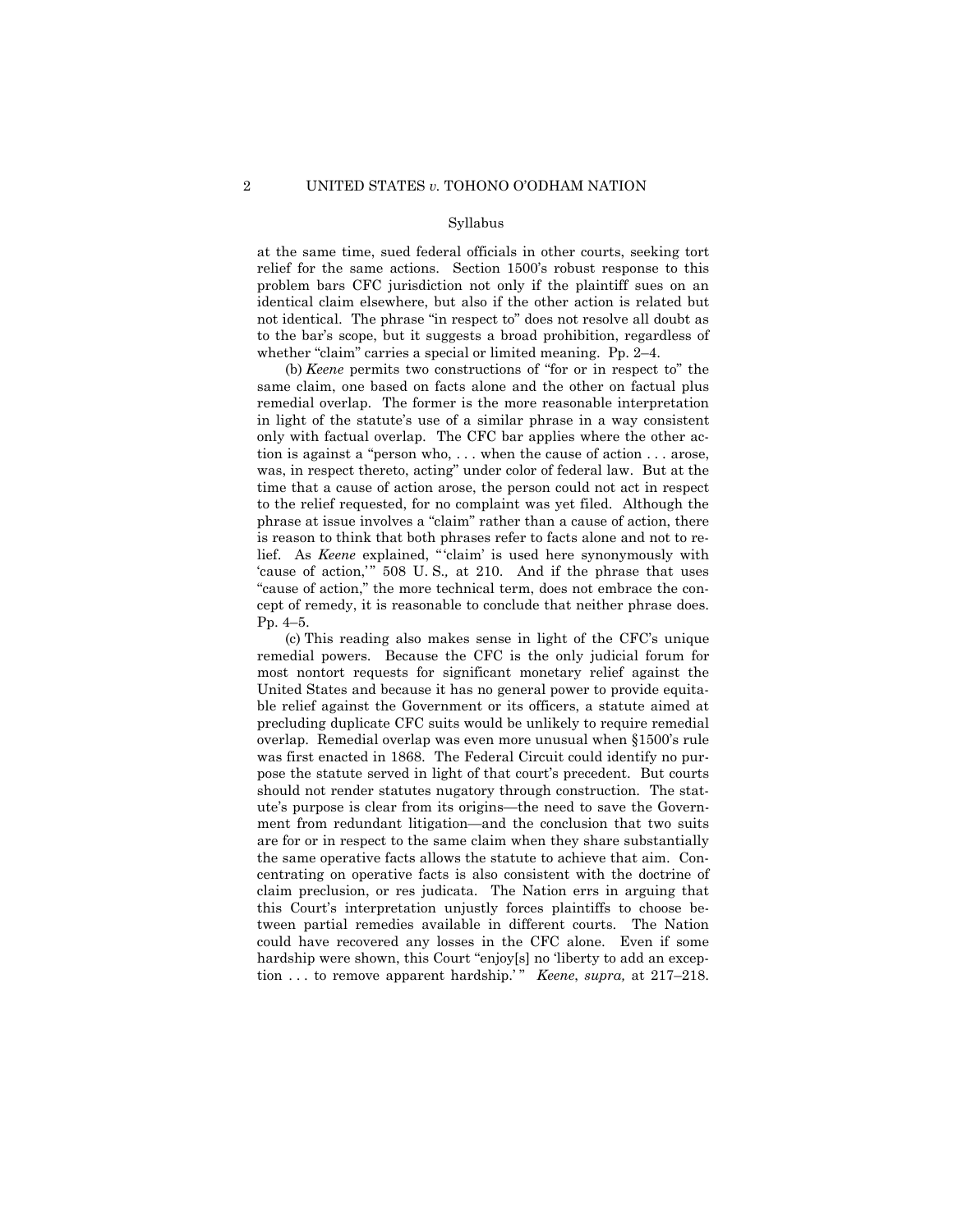## Syllabus

Pp. 5–9.

2. The substantial overlap in operative facts between the Nation's District Court and CFC suits precludes jurisdiction in the CFC. Both actions allege that the United States holds the same assets in trust for the Nation's benefit, and they describe almost identical breaches of fiduciary duty. Pp. 9–10.

559 F. 3d 1284, reversed and remanded.

KENNEDY, J., delivered the opinion of the Court, in which ROBERTS, C. J., and SCALIA, THOMAS, and ALITO, JJ., joined. SOTOMAYOR, J., filed an opinion concurring in the judgment, in which BREYER, J., joined. GINSBURG, J., filed a dissenting opinion. KAGAN, J., took no part in the consideration or decision of the case.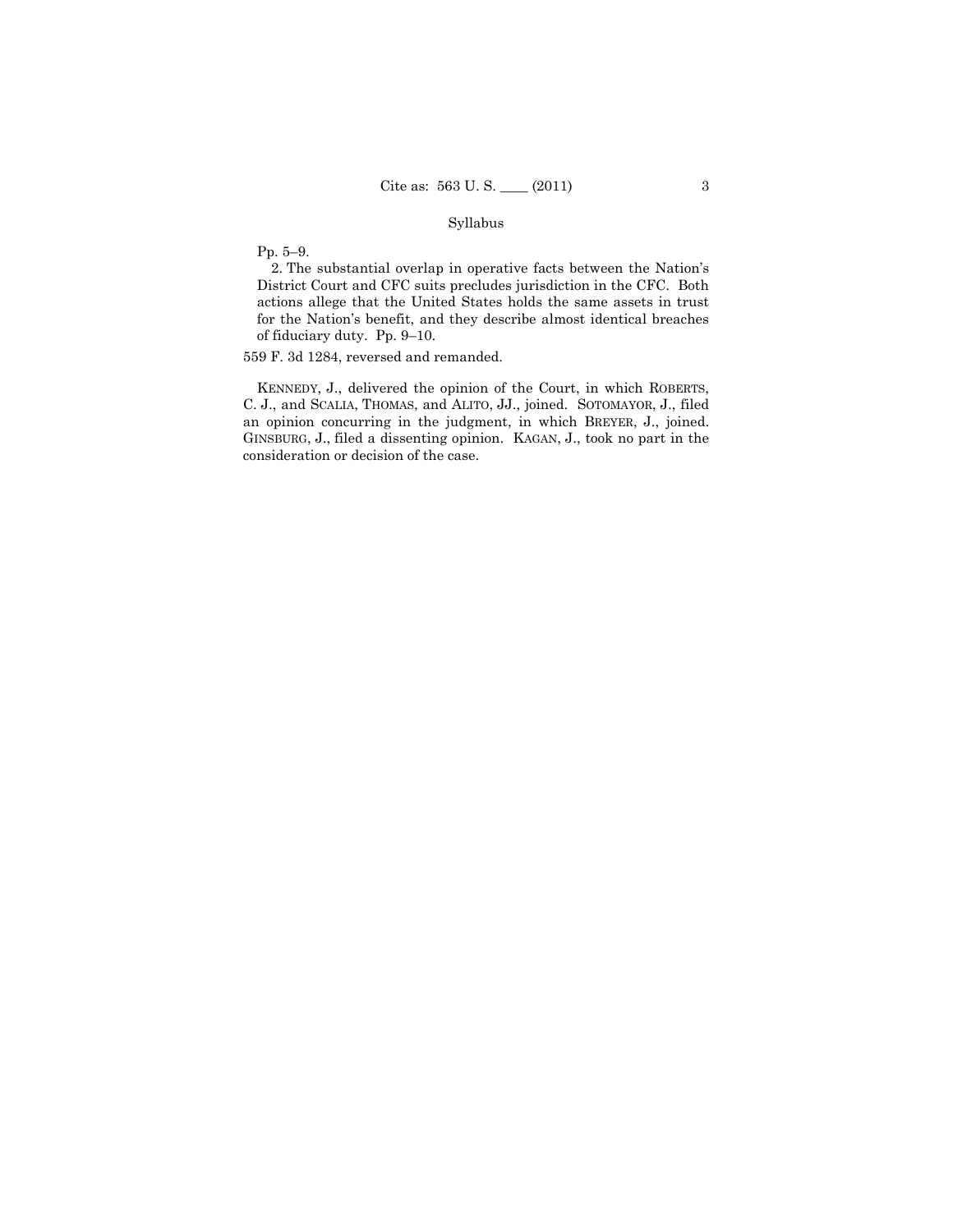NOTICE: This opinion is subject to formal revision before publication in the preliminary print of the United States Reports. Readers are requested to notify the Reporter of Decisions, Supreme Court of the United States, Washington, D. C. 20543, of any typographical or other formal errors, in order that corrections may be made before the preliminary print goes to press.

## $\frac{1}{2}$  ,  $\frac{1}{2}$  ,  $\frac{1}{2}$  ,  $\frac{1}{2}$  ,  $\frac{1}{2}$  ,  $\frac{1}{2}$  ,  $\frac{1}{2}$ **SUPREME COURT OF THE UNITED STATES**

#### $\frac{1}{2}$  ,  $\frac{1}{2}$  ,  $\frac{1}{2}$  ,  $\frac{1}{2}$  ,  $\frac{1}{2}$  ,  $\frac{1}{2}$ No. 09–846

## UNITED STATES, PETITIONER *v.* TOHONO O'ODHAM **NATION**

## ON WRIT OF CERTIORARI TO THE UNITED STATES COURT OF APPEALS FOR THE FEDERAL CIRCUIT

#### [April 26, 2011]

### JUSTICE KENNEDY delivered the opinion of the Court.

The Tohono O'odham Nation is an Indian Tribe with federal recognition. The Nation's main reservation is in the Sonoran desert of southern Arizona. Counting this and other reservation lands, the Nation's landholdings are approximately 3 million acres.

The Nation brought two actions based on the same alleged violations of fiduciary duty with respect to the Nation's lands and other assets. One action was filed against federal officials in district court and the other against the United States in the Court of Federal Claims (CFC). The Court of Appeals for the Federal Circuit held that the CFC suit was not barred by the rule that the CFC lacks jurisdiction over an action "for or in respect to" a claim that is also the subject of an action pending in another court. 28 U. S. C. §1500. The question presented is whether a common factual basis like the one apparent in the Nation's suits suffices to bar jurisdiction under §1500.

I

The case turns on the relationship between the two suits the Nation filed. The first suit was filed in the United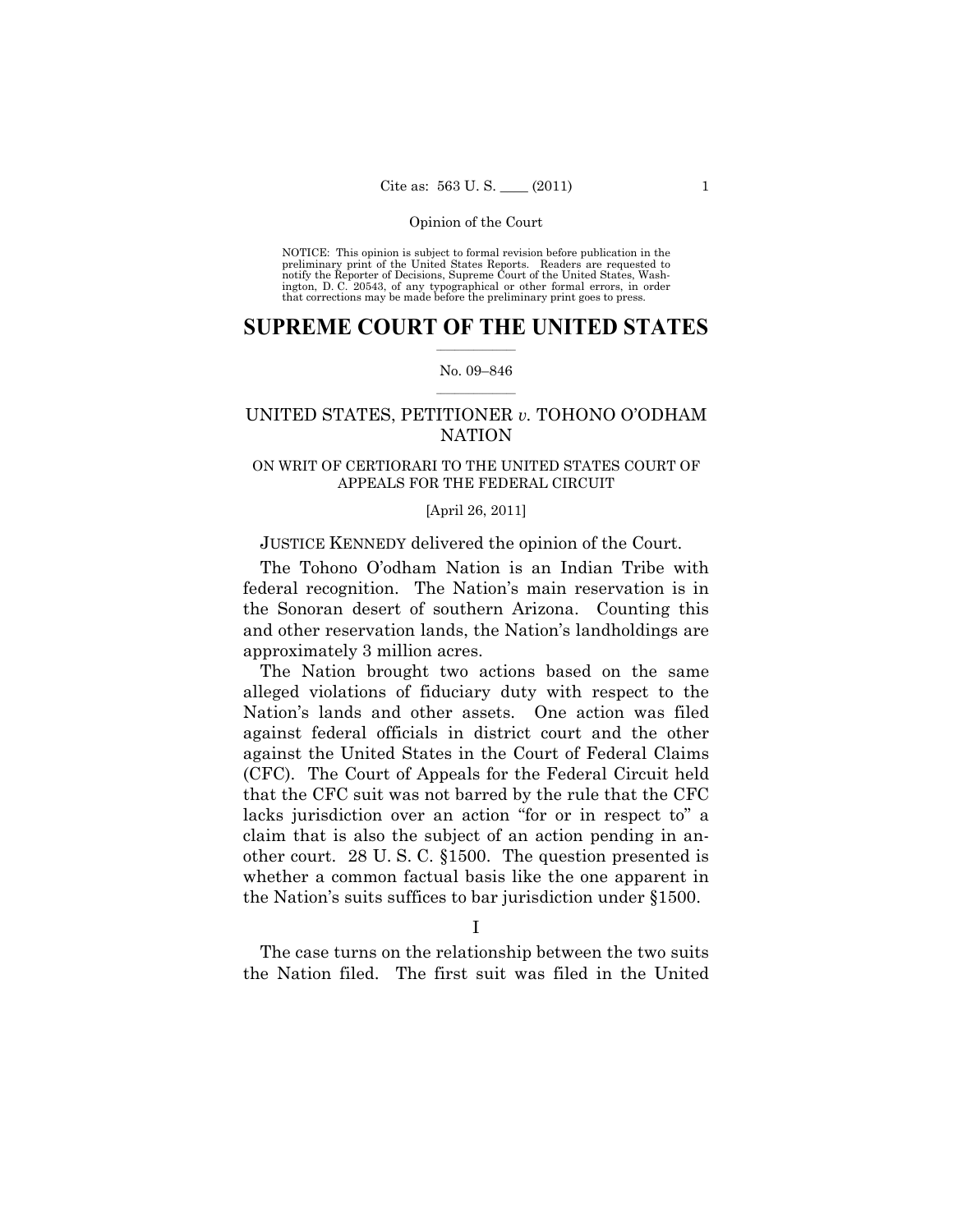States District Court for the District of Columbia against federal officials responsible for managing tribal assets held in trust by the Federal Government. The complaint alleged various violations of fiduciary duty with respect to those assets. The Nation claimed, for example, that the officials failed to provide an accurate accounting of trust property; to refrain from self-dealing; or to use reasonable skill in investing trust assets. The complaint requested equitable relief, including an accounting.

The next day the Nation filed the instant action against the United States in the CFC. The CFC complaint described the same trust assets and the same fiduciary duties that were the subject of the District Court complaint. And it alleged almost identical violations of fiduciary duty, for which it requested money damages. The CFC case was dismissed under §1500 for want of jurisdiction.

A divided panel of the Court of Appeals for the Federal Circuit reversed. 559 F. 3d 1284 (2009). Two suits are for or in respect to the same claim, it reasoned, only if they share operative facts and also seek overlapping relief. Finding no overlap in the relief requested, the court held that the two suits at issue were not for or in respect to the same claim.

This Court granted certiorari. 559 U. S. \_\_\_ (2010).

II

Since 1868, Congress has restricted the jurisdiction of the CFC and its predecessors when related actions are pending elsewhere. Section 1500, identical in most respects to the original statute, provides:

"The United States Court of Federal Claims shall not have jurisdiction of any claim for or in respect to which the plaintiff or his assignee has pending in any other court any suit or process against the United States or any person who, at the time when the cause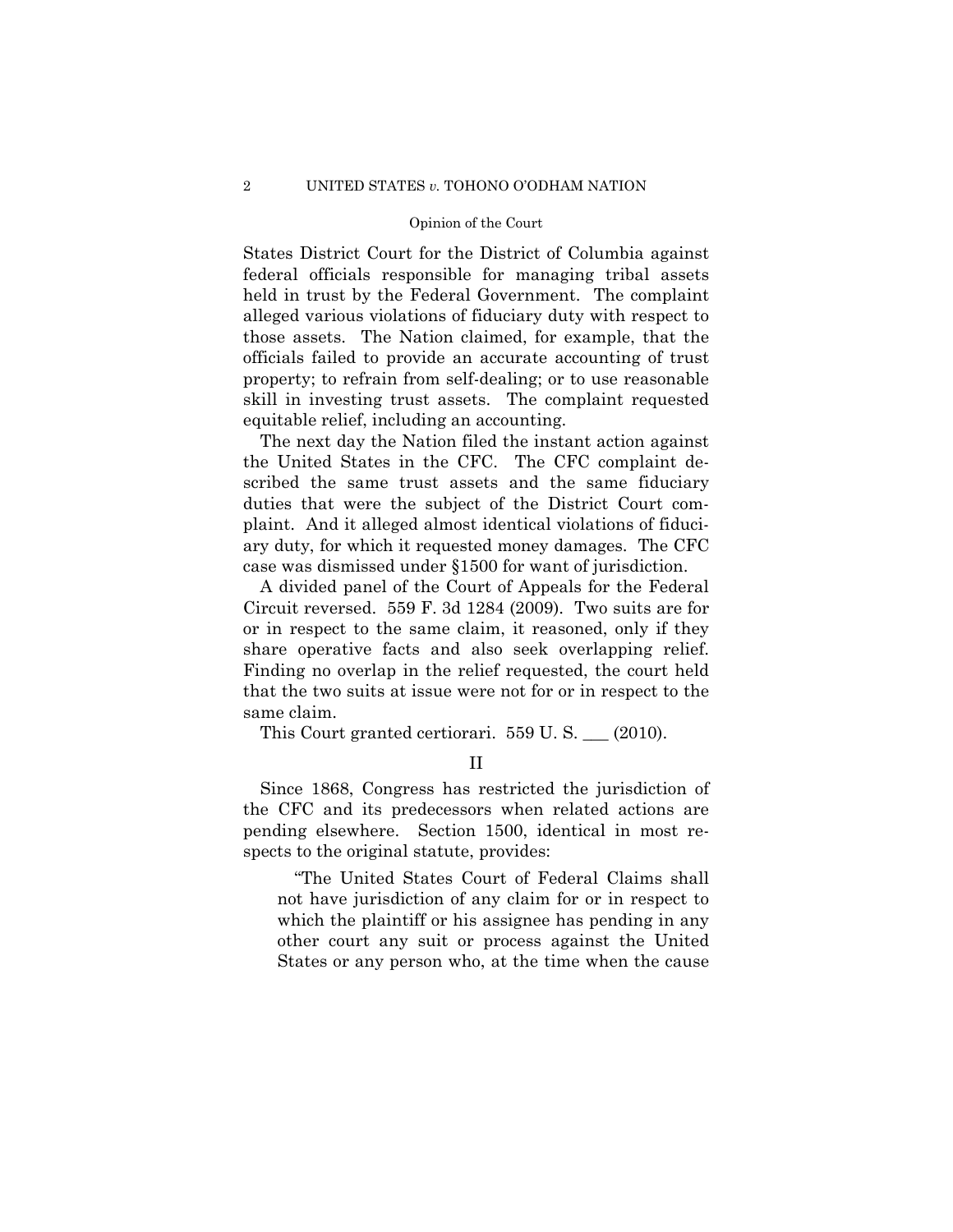of action alleged in such suit or process arose, was, in respect thereto, acting or professing to act, directly or indirectly under the authority of the United States."

The rule is more straightforward than its complex wording suggests. The CFC has no jurisdiction over a claim if the plaintiff has another suit for or in respect to that claim pending against the United States or its agents.

The question to be resolved is what it means for two suits to be "for or in respect to" the same claim. *Keene Corp.* v. *United States*, 508 U. S. 200 (1993), provided a partial answer. It held that two suits are for or in respect to the same claim when they are "based on substantially the same operative facts . . . , at least if there [is] some overlap in the relief requested." *Id.,* at 212. The *Keene*  case did not decide whether the jurisdictional bar also operates if the suits are based on the same operative facts but do not seek overlapping relief. Still, *Keene* narrows the permissible constructions of "for or in respect to" a claim to one of two interpretations. Either it requires substantial factual and some remedial overlap, or it requires substantial factual overlap without more.

Congress first enacted the jurisdictional bar now codified in §1500 to curb duplicate lawsuits brought by residents of the Confederacy following the Civil War. The so-called "cotton claimants"—named for their suits to recover for cotton taken by the Federal Government—sued the United States in the Court of Claims under the Abandoned Property Collection Act, 12 Stat. 820, while at the same time suing federal officials in other courts, seeking relief under tort law for the same alleged actions. See *Keene*, *supra,* at 206–207; Schwartz, Section 1500 of the Judicial Code and Duplicate Suits Against the Government and Its Agents, 55 Geo. L. J. 573, 574–580 (1967). Although the rule embodied in §1500 originated long ago, Congress reenacted the statute at various times, most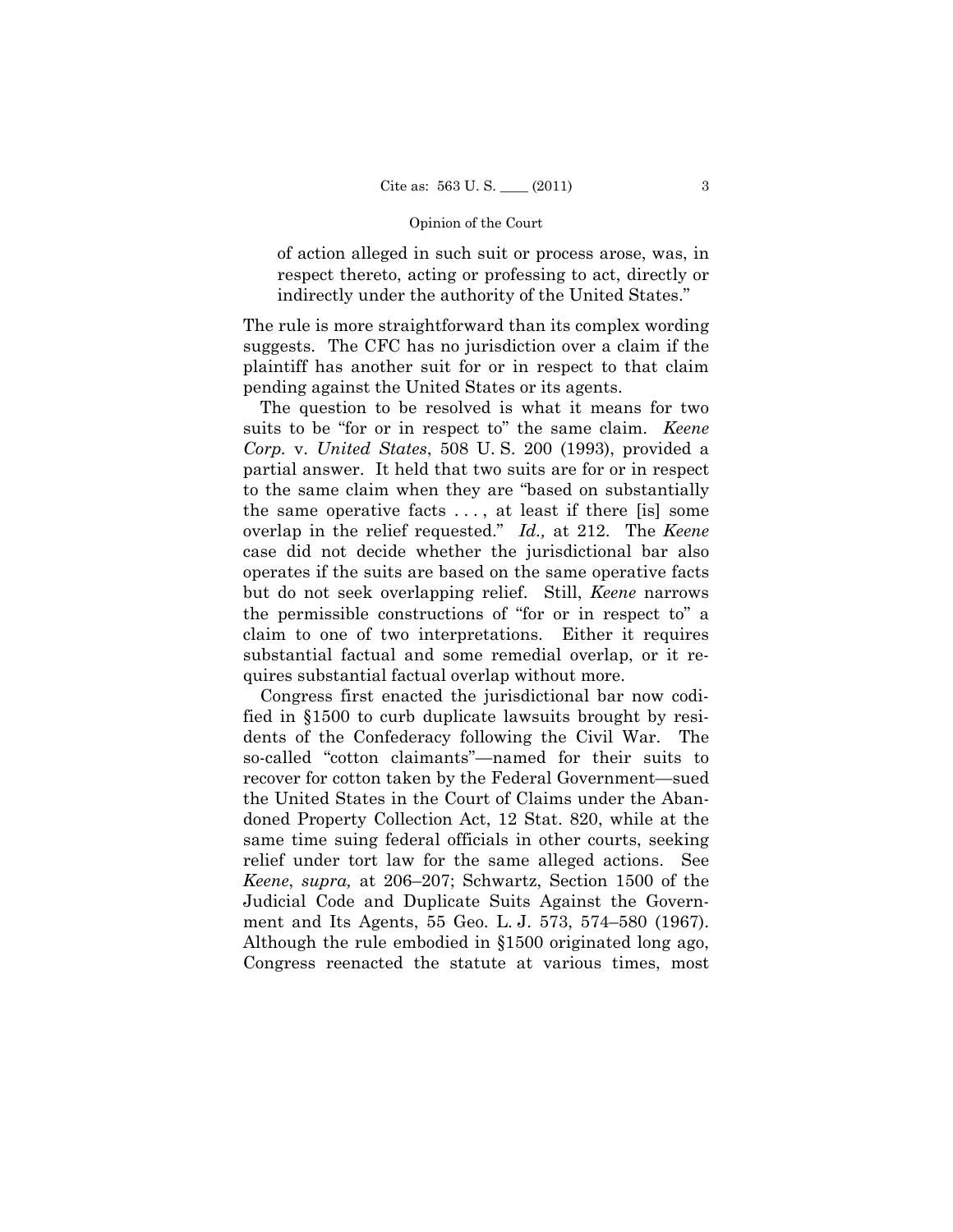recently in 1948. See Act of June 25, 1948, 62 Stat. 942; *Keene*, 508 U. S., at 206–207.

The text of §1500 reflects a robust response to the problem first presented by the cotton claimants. It bars jurisdiction in the CFC not only if the plaintiff sues on an identical claim elsewhere—a suit "for" the same claim but also if the plaintiff's other action is related although not identical—a suit "in respect to" the same claim. The phrase "in respect to" does not resolve all doubt as to the scope of the jurisdictional bar, but "it does make it clear that Congress did not intend the statute to be rendered useless by a narrow concept of identity." *Id.,* at 213. It suggests a broad prohibition, regardless of whether "claim" carries a special or limited meaning. Cf. *United States* v. *Jones*, 131 U. S. 1 (1889) ("claim" in the Little Tucker Act refers only to requests for money).

Of the two constructions of "for or in respect to" the same claim that *Keene* permits—one based on facts alone and the other on factual plus remedial overlap—the former is the more reasonable interpretation in light of the statute's use of a similar phrase in a way consistent only with factual overlap. The CFC bar applies even where the other action is not against the Government but instead against a "person who, at the time when the cause of action alleged in such suit or process arose, was, in respect thereto, acting or professing to act, directly or indirectly under the authority of the United States." The statute refers to a person who acts under color of federal law in respect to a cause of action at the time it arose. But at that time, the person could not act in respect to the relief requested, for no complaint was yet filed. This use of the phrase "in respect to a cause of action" must refer to operative facts and not whatever remedies an aggrieved party might later request. A person acts under color of federal law in respect to a cause of action by claiming or wielding federal authority in the relevant factual context.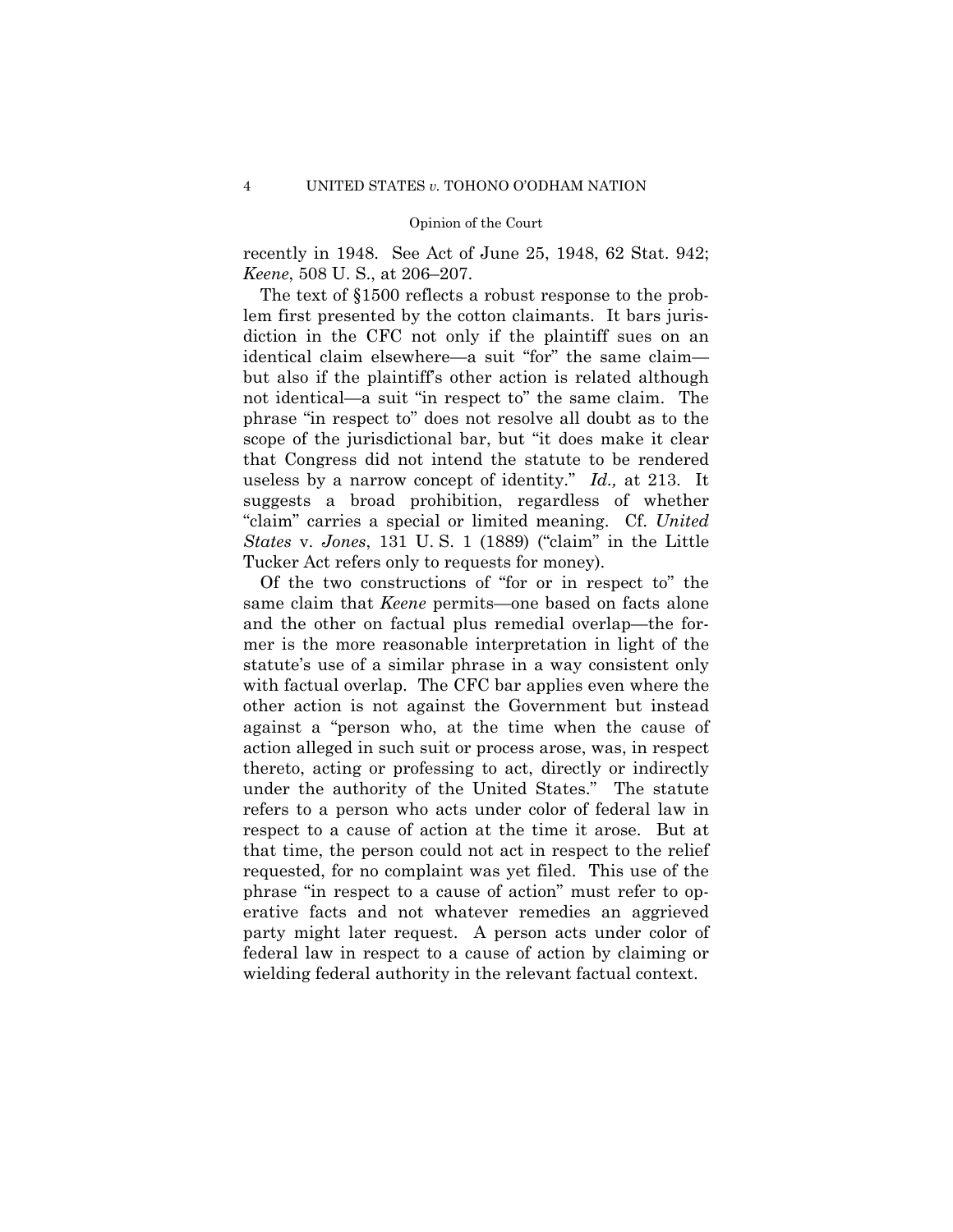Although the two phrases are not identical—one is in respect to a claim, the other a cause of action—they are almost so, and there is reason to think that both phrases refer to facts alone and not to relief. As the *Keene* Court explained, "the term 'claim' is used here synonymously with 'cause of action.'" 508 U. S., at 210. And if either of the two phrases were to include both operative facts and a specific remedy, it would be the one that uses the term "cause of action" rather than "claim." "Cause of action" is the more technical term, while "claim" is often used in a commonsense way to mean a right or demand. Here, for the reasons stated in the preceding paragraph, "in respect to a cause of action" refers simply to facts without regard to judicial remedies. So, if the phrase with the more technical of the two terms does not embrace the concept of remedy, it is reasonable to conclude that neither phrase does. Even if the terms "claim" or "cause of action" include the request for relief, the phrase "for or in respect to" gives the statutory bar a broader scope.

Reading the statute to require only factual and not also remedial overlap makes sense in light of the unique remedial powers of the CFC. The CFC is the only judicial forum for most non-tort requests for significant monetary relief against the United States. See 28 U. S. C. §1491 (2006 ed. and Supp. III); §1346(a)(2) (2006 ed.). Unlike the district courts, however, the CFC has no general power to provide equitable relief against the Government or its officers. Compare *United States* v. *King*, 395 U. S. 1, 2–3 (1969), with 5 U. S. C. §702; see also *United States* v. *Alire*, 6 Wall. 573, 575 (1868) ("[T]he only judgments which the Court of Claims are authorized to render against the government ... are judgments for money found due from the government to the petitioner"). The distinct jurisdiction of the CFC makes overlapping relief the exception and distinct relief the norm. For that reason, a statute aimed at precluding suits in the CFC that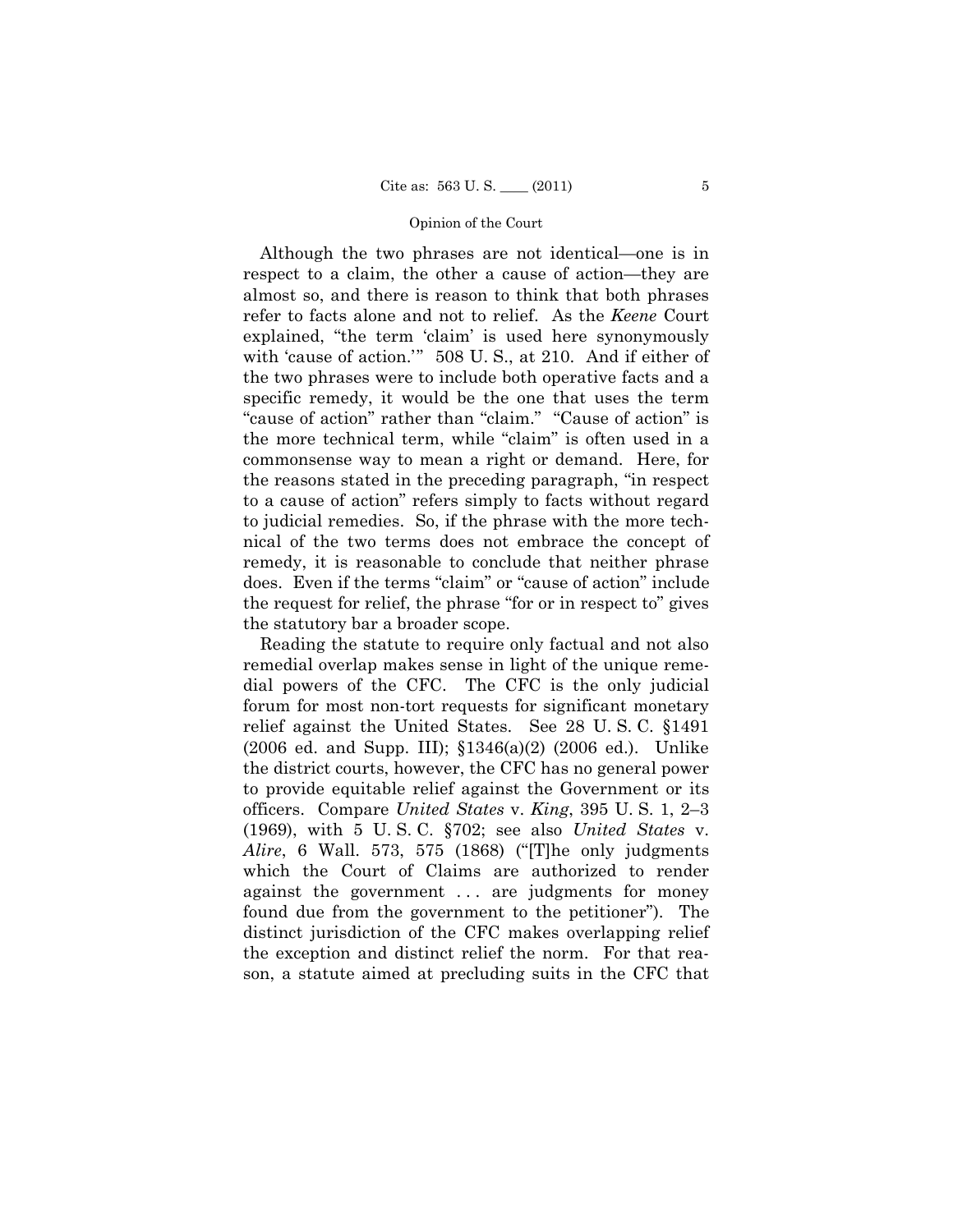duplicate suits elsewhere would be unlikely to require remedial overlap.

Remedial overlap between CFC actions and those in other courts was even more unusual when §1500's rule was first enacted in 1868. At that time the CFC had a more limited jurisdiction than it does now, for the Tucker Act's general waiver of sovereign immunity for non-tort claims for monetary relief had not yet been enacted. See 24 Stat. 505. And while the district courts can today adjudicate suits against the United States for money damages under the Little Tucker Act, 28 U. S. C. §1346(a)(2), and the Federal Tort Claims Act §1346(b), in 1868 the United States could only be sued in the Court of Claims. *United States* v. *Mitchell*, 463 U. S. 206, 212–214 (1983); G. Sisk, Litigation with the Federal Government  $§4.02(a)(1)$  (4th ed. 2006). Because the kinds of suits and forms of relief available against the United States were few and constrained, remedial overlap between CFC suits and those in other courts was even less common then than now. If the statute were to require remedial as well as factual overlap, it would have had very limited application in 1868 despite its broad language that bars not only identical but also related claims. The rule in §1500 effects a significant jurisdictional limitation, and Congress reenacted it even as changes in the structure of the courts made suits on the same facts more likely to arise. Doing so reaffirmed the force of the bar and thus the commitment to curtailing redundant litigation.

The panel of the Court of Appeals could not identify "any purpose that  $$1500$  serves today," 559 F. 3d, at 1292, in large part because it was bound by Circuit precedent that left the statute without meaningful force. For example, the panel cited *Tecon Engineers, Inc.* v. *United States*, 170 Ct. Cl. 389, 343 F. 2d 943 (1965), which held that §1500 does not prohibit two identical suits from proceeding so long as the action in the CFC, or at that time the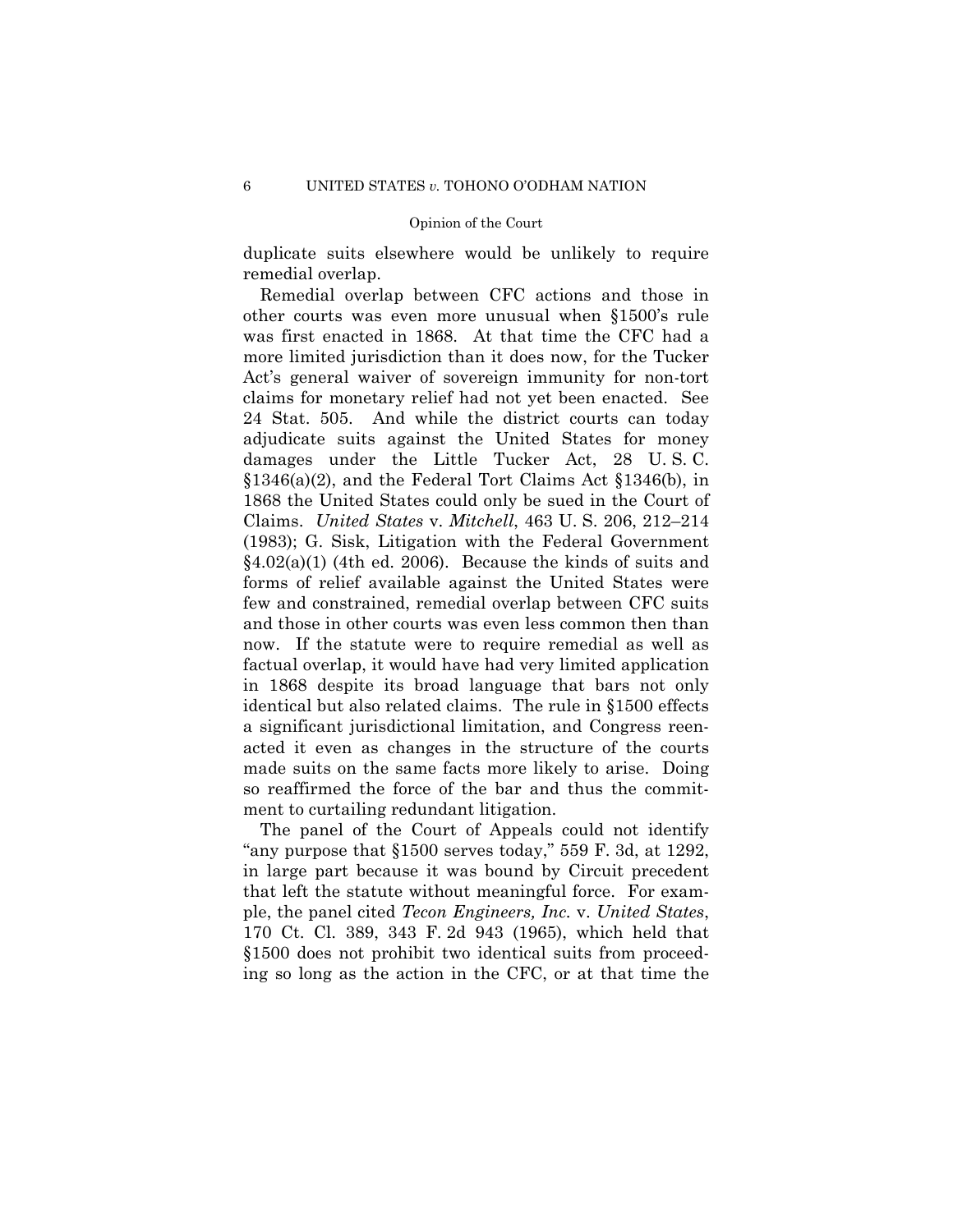Court of Claims, is filed first. The *Tecon* holding is not presented in this case because the CFC action here was filed after the District Court suit.

Still, the Court of Appeals was wrong to allow its precedent to suppress the statute's aims. Courts should not render statutes nugatory through construction. In fact the statute's purpose is clear from its origins with the cotton claimants—the need to save the Government from burdens of redundant litigation—and that purpose is no less significant today. The conclusion that two suits are for or in respect to the same claim when they are based on substantially the same operative facts allows the statute to achieve its aim. *Keene*, *supra*, at 206. Developing a factual record is responsible for much of the cost of litigation. Discovery is a conspicuous example, and the preparation and examination of witnesses at trial is another. The form of relief requested matters less, except insofar as it affects what facts parties must prove. An interpretation of  $\S1500$ focused on the facts rather than the relief a party seeks preserves the provision as it was meant to function, and it keeps the provision from becoming a mere pleading rule, to be circumvented by carving up a single transaction into overlapping pieces seeking different relief. Cf. *Casman* v. *United States*, 135 Ct. Cl. 647 (1956) (CFC had jurisdiction notwithstanding common facts in district court suit because the plaintiff sought different relief in each forum).

Concentrating on operative facts is also consistent with the doctrine of claim preclusion, or res judicata, which bars "repetitious suits involving the same cause of action" once "a court of competent jurisdiction has entered a final judgment on the merits." *Commissioner* v. *Sunnen*, 333 U. S. 591, 597 (1948). The jurisdictional bar in §1500 was enacted in part to address the problem that judgments in suits against officers were not preclusive in suits against the United States. *Matson Nav. Co.* v. *United States*, 284 U. S. 352, 355–356 (1932). So it is no surprise that the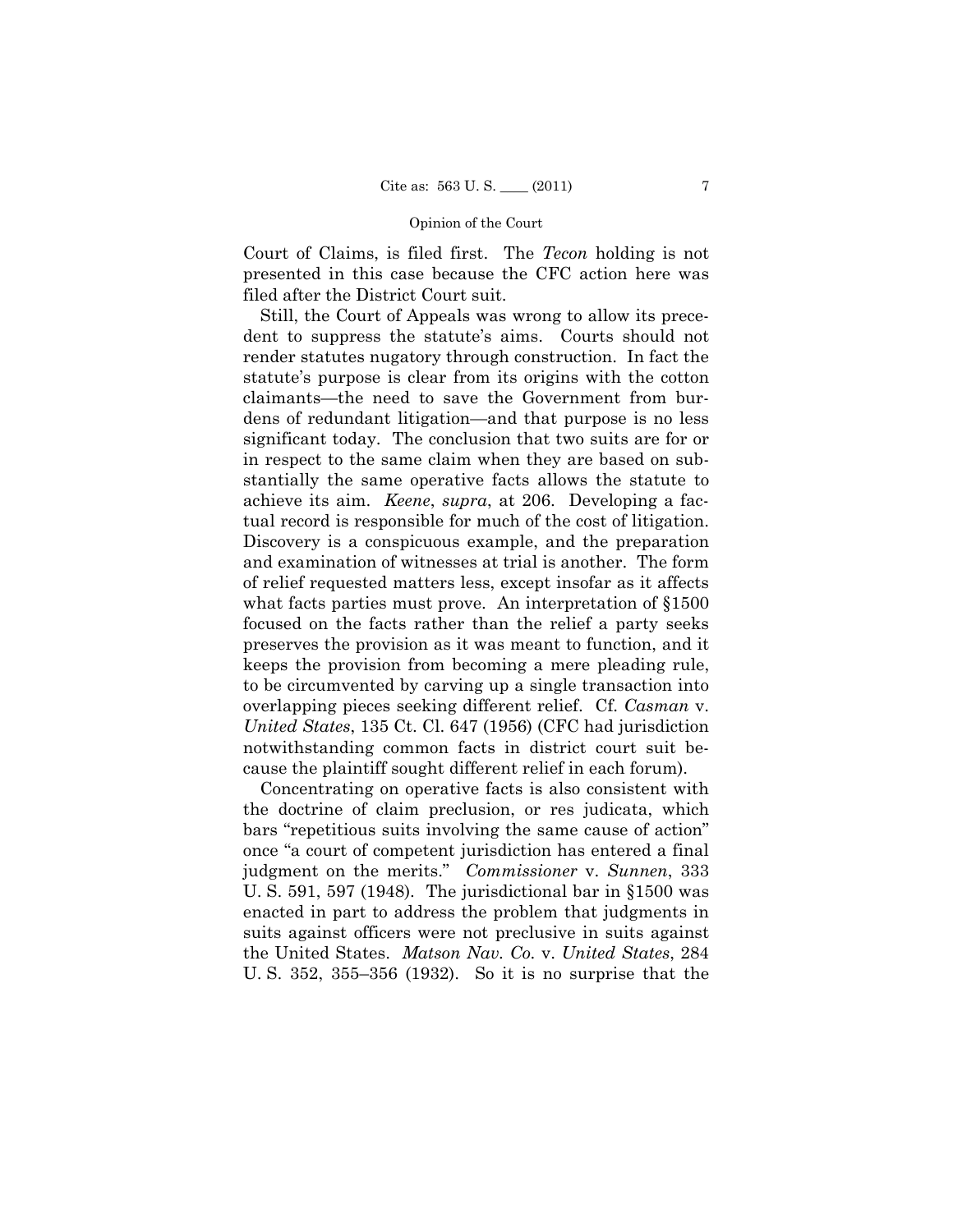statute would operate in similar fashion. The nowaccepted test in preclusion law for determining whether two suits involve the same claim or cause of action depends on factual overlap, barring "claims arising from the same transaction." *Kremer* v. *Chemical Constr. Corp.*, 456 U. S. 461, 482, n. 22 (1982); see also Restatement (Second) of Judgments §24 (1980). The transactional test is of course much younger than the rule embodied in §1500, but even in the 19th century it was not uncommon to identify a claim for preclusion purposes based on facts rather than relief. See J. Wells, Res Adjudicata and Stare Decisis §241, p. 208 (1878) ("The true distinction between demands or rights of action which are single and entire, and those which are several and distinct, is, that the former immediately arise out of one and the same act or contract, and the latter out of different acts or contracts" (internal quotation marks omitted)); 2 H. Black, Law of Judgments §726, p. 866 (1891) (The test for identity is: "Would the same evidence support and establish both the present and the former cause of action?"). Reading §1500 to depend on the underlying facts and not also on the relief requested gives effect to the principles of preclusion law embodied in the statute.

There is no merit to the Nation's assertion that the interpretation adopted here cannot prevail because it is unjust, forcing plaintiffs to choose between partial remedies available in different courts. The hardship in this case is far from clear. The Nation could have filed in the CFC alone and if successful obtained monetary relief to compensate for any losses caused by the Government's breach of duty. It also seems likely that Indian tribes in the Nation's position could go to district court first without losing the chance to later file in the CFC, for Congress has provided in every appropriations Act for the Department of Interior since 1990 that the statute of limitations on Indian trust mismanagement claims shall not run until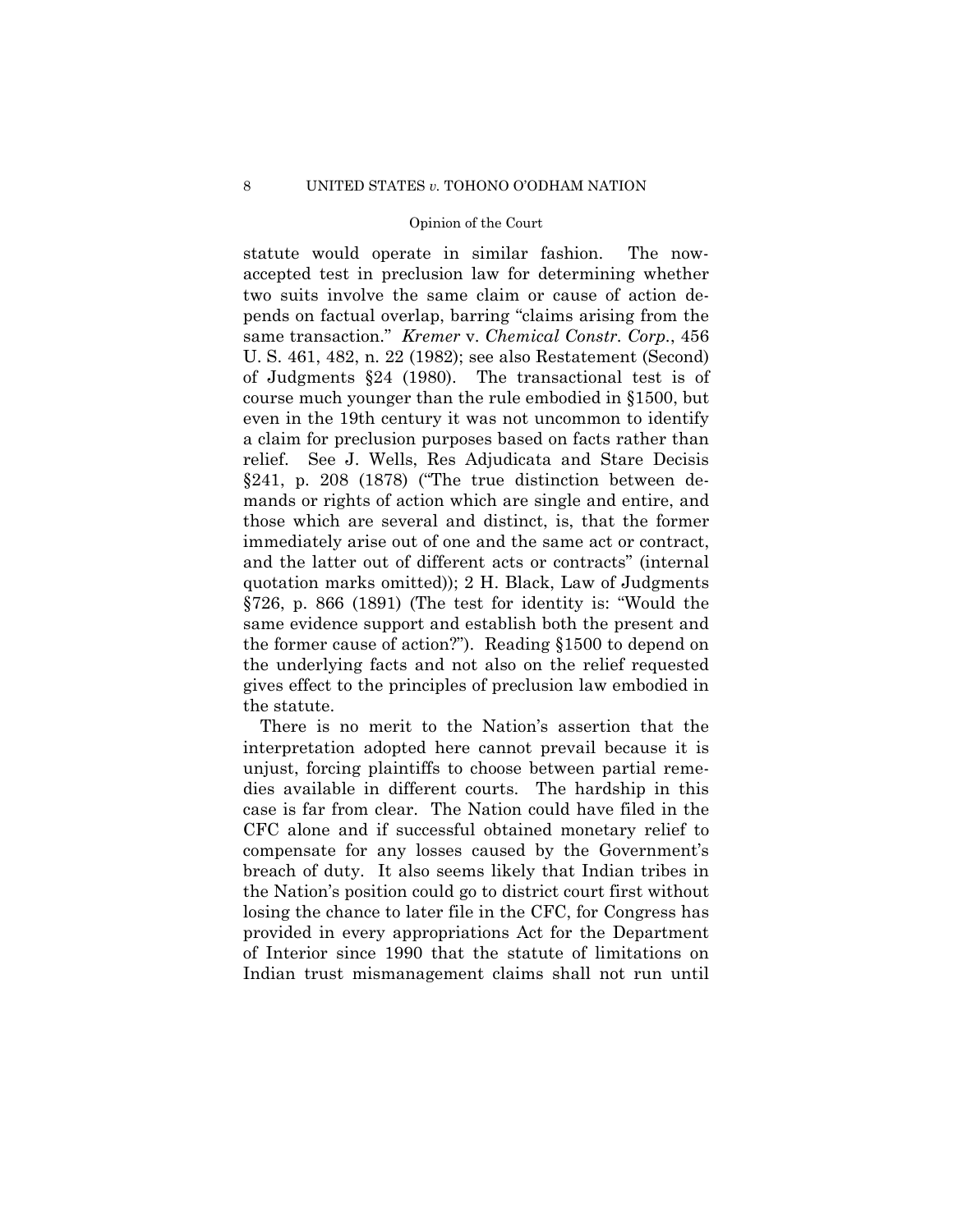the affected tribe has been given an appropriate accounting. See, *e.g.*, 123 Stat. 2922; 104 Stat. 1930.

Even were some hardship to be shown, considerations of policy divorced from the statute's text and purpose could not override its meaning. Although Congress has permitted claims against the United States for monetary relief in the CFC, that relief is available by grace and not by right. See *Beers* v. *Arkansas*, 20 How. 527, 529 (1858) ("[A]s this permission is altogether voluntary on the part of the sovereignty, it follows that it may prescribe the terms and conditions on which it consents to be sued, and the manner in which the suit shall be conducted"). If indeed the statute leads to incomplete relief, and if plaintiffs like the Nation are dissatisfied, they are free to direct their complaints to Congress. This Court "enjoy[s] no 'liberty to add an exception . . . to remove apparent hardship.'" *Keene*, 508 U. S., at 217–218 (quoting *Corona Coal Co.* v. *United States*, 263 U. S. 537, 540 (1924)).

*Keene* reserved the question whether common facts are sufficient to bar a CFC action where a similar case is pending elsewhere. To continue to reserve the question would force the CFC to engage in an unnecessary and complicated remedial inquiry, and it would increase the expense and duration of litigation. The question thus demands an answer, and the answer is yes. Two suits are for or in respect to the same claim, precluding jurisdiction in the CFC, if they are based on substantially the same operative facts, regardless of the relief sought in each suit.

## III

The remaining question is whether the Nation's two suits have sufficient factual overlap to trigger the jurisdictional bar. The CFC dismissed the action here in part because it concluded that the facts in the Nation's two suits were, "for all practical purposes, identical." 79 Fed. Cl. 645, 656 (2007). It was correct to do so.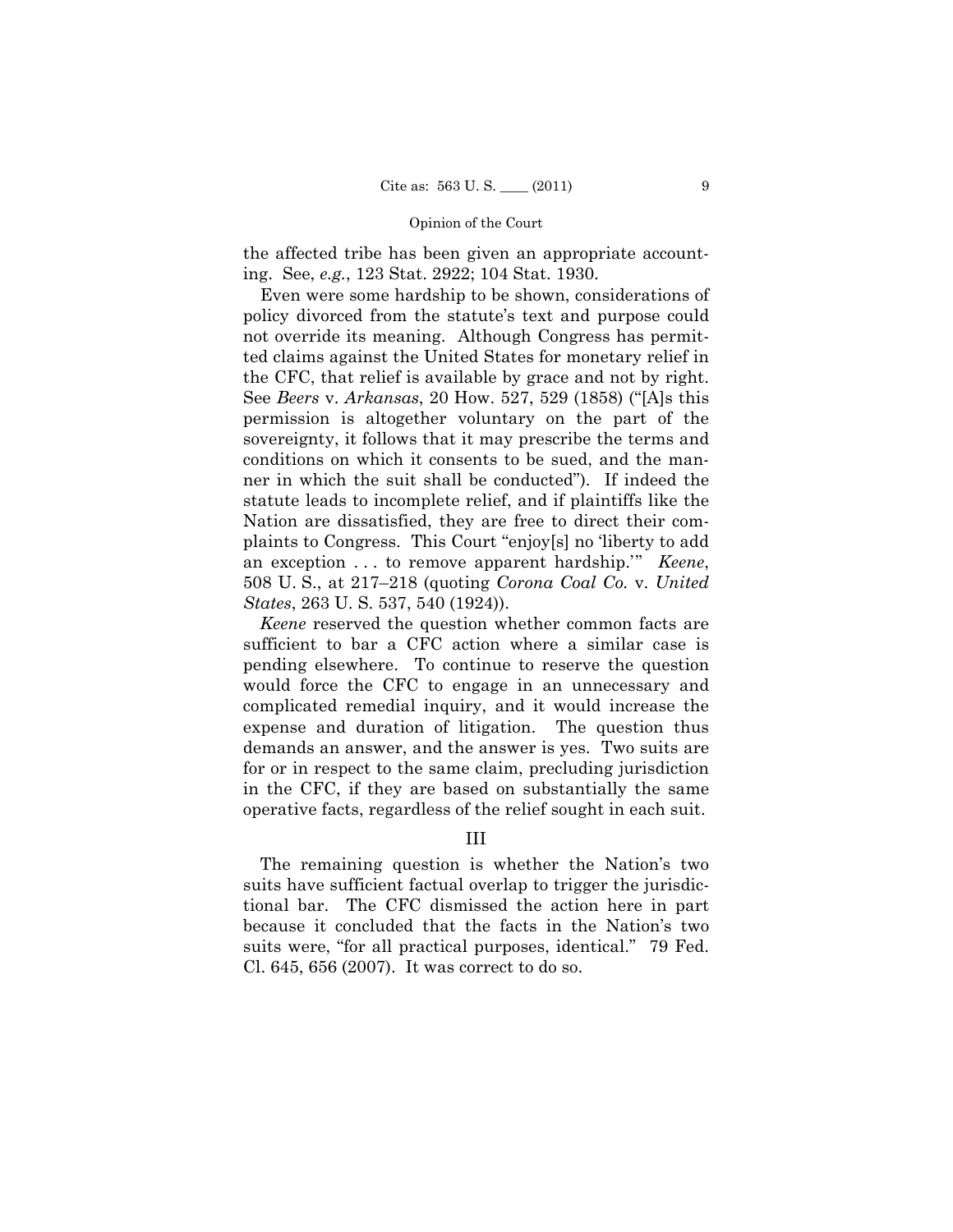The two actions both allege that the United States holds the same assets in trust for the Nation's benefit. They describe almost identical breaches of fiduciary duty—that the United States engaged in self-dealing and imprudent investment, and failed to provide an accurate accounting of the assets held in trust, for example. Indeed, it appears that the Nation could have filed two identical complaints, save the caption and prayer for relief, without changing either suit in any significant respect.

Under §1500, the substantial overlap in operative facts between the Nation's District Court and CFC suits precludes jurisdiction in the CFC. The Court of Appeals erred when it concluded otherwise.

## IV

The holding here precludes the CFC from exercising jurisdiction over the Nation's suit while the District Court case is pending. Should the Nation choose to dismiss the latter action, or upon that action's completion, the Nation is free to file suit again in the CFC if the statute of limitations is no bar. In the meantime, and in light of the substantial overlap in operative facts between them, the two suits are "for or in respect to" the same claim under §1500, and the CFC case must be dismissed. The contrary judgment of the Court of Appeals is reversed, and the case is remanded for further proceedings consistent with this opinion.

## *It is so ordered.*

JUSTICE KAGAN took no part in the consideration or decision of this case.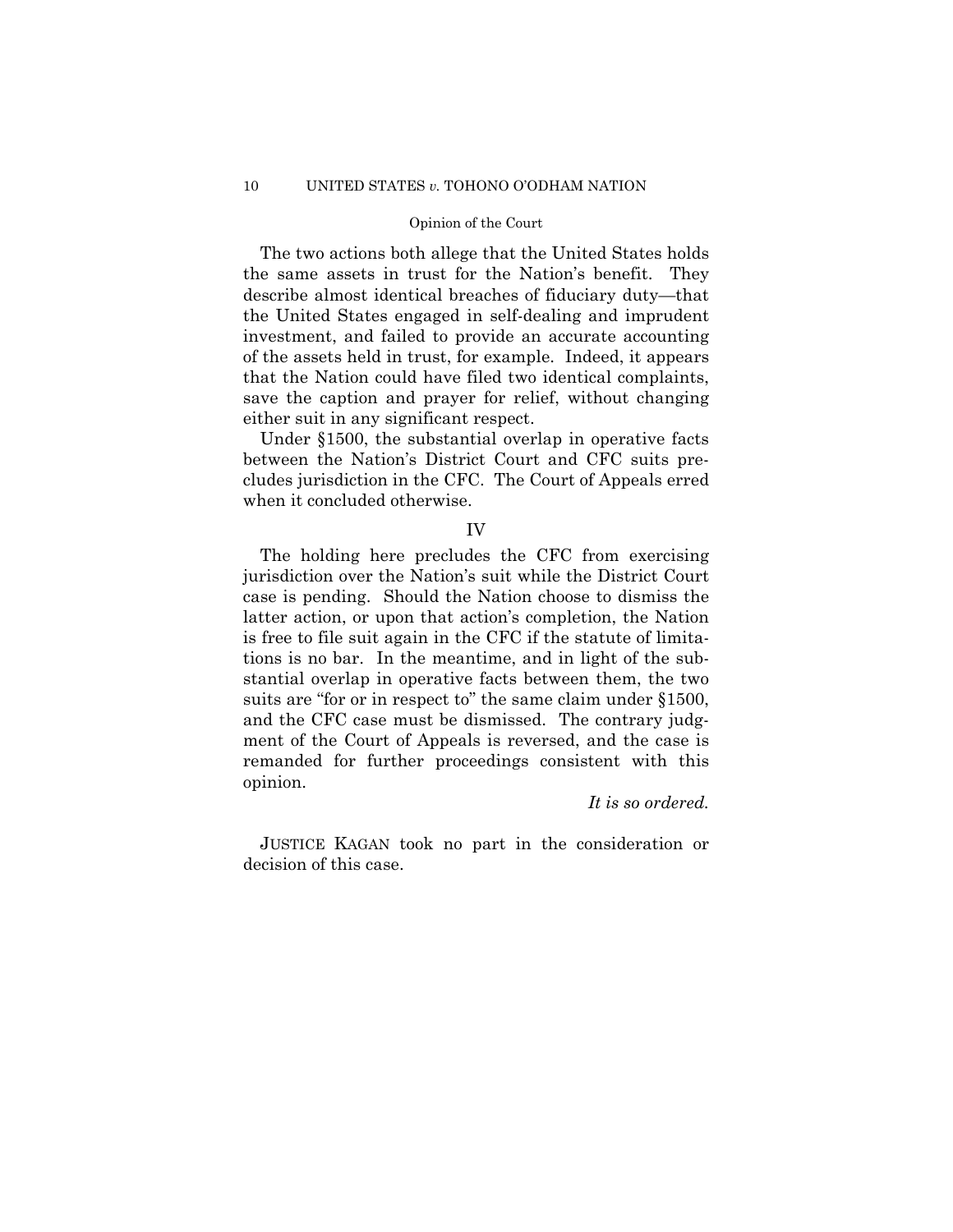## $\frac{1}{2}$  ,  $\frac{1}{2}$  ,  $\frac{1}{2}$  ,  $\frac{1}{2}$  ,  $\frac{1}{2}$  ,  $\frac{1}{2}$  ,  $\frac{1}{2}$ **SUPREME COURT OF THE UNITED STATES**

#### $\frac{1}{2}$  ,  $\frac{1}{2}$  ,  $\frac{1}{2}$  ,  $\frac{1}{2}$  ,  $\frac{1}{2}$  ,  $\frac{1}{2}$ No. 09–846

## UNITED STATES, PETITIONER *v.* TOHONO O'ODHAM NATION

## ON WRIT OF CERTIORARI TO THE UNITED STATES COURT OF APPEALS FOR THE FEDERAL CIRCUIT

[April 26, 2011]

JUSTICE SOTOMAYOR, with whom JUSTICE BREYER joins, concurring in the judgment.

Congress enacted the statute currently codified at 28 U. S. C. §1500 to put an end to parallel litigation seeking duplicative relief against the United States and its agents. Respondent Tohono O'odham Nation seeks in the Court of Federal Claims (CFC) some of the same relief on the same facts as it does in its pending District Court action. Accordingly, applying our decision in *Keene Corp.* v. *United States*, 508 U. S. 200 (1993), I agree with the Court that §1500 bars the Nation's CFC action. Because the Nation's two actions seek overlapping relief, this case does not present the question that the Court decides today whether §1500 bars an action in the CFC when the plaintiff's actions share a common factual basis but seek different forms of relief. Nonetheless, the Court holds that a common factual basis alone suffices to bar jurisdiction in the CFC. Under the Court's reading of the statute, a plaintiff cannot pursue a claim in the CFC based on the same facts as another pending action, even when Congress has required that plaintiff to file separate actions in two courts to obtain different forms of relief necessary to make the plaintiff whole. I cannot agree that §1500 demands this result.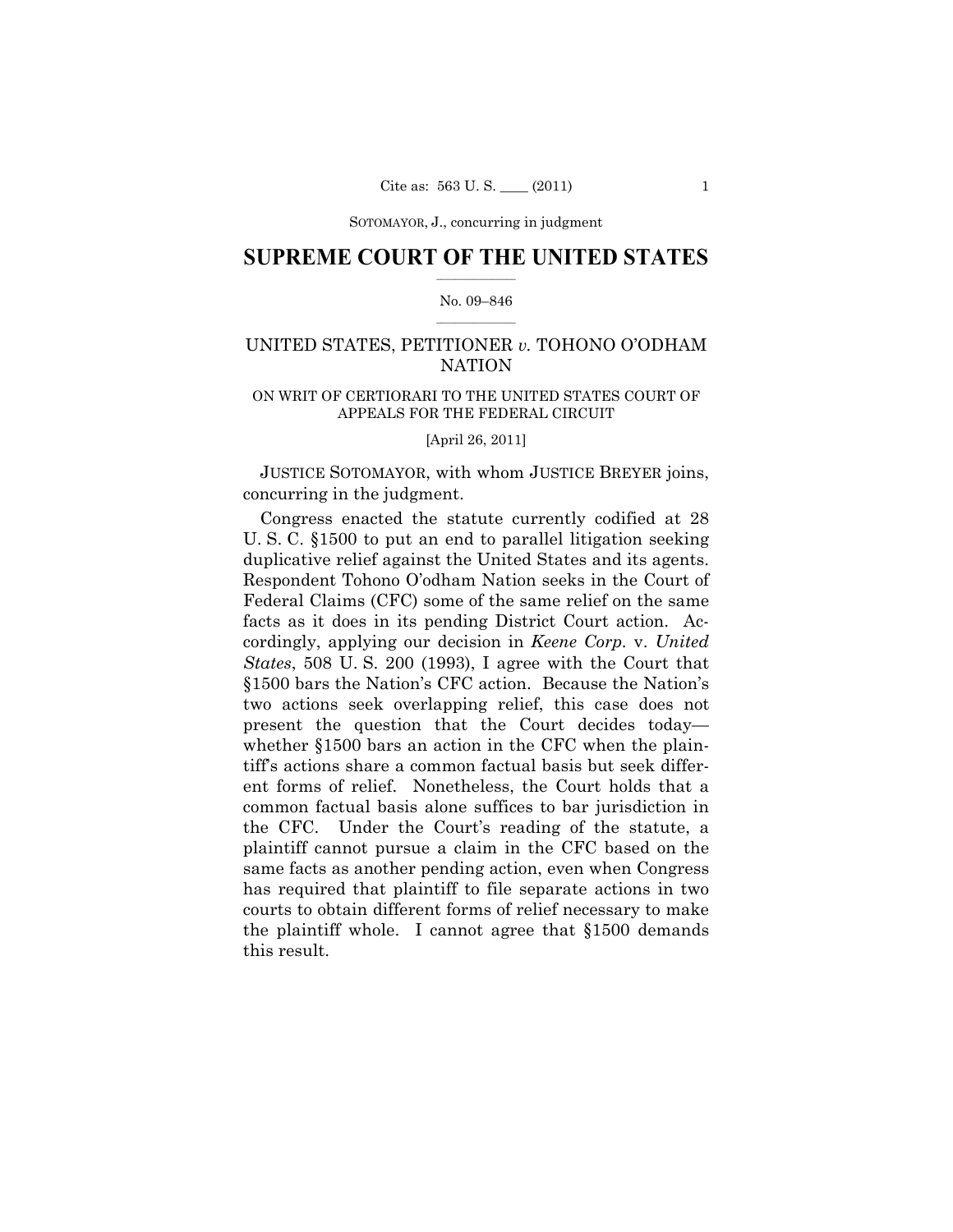I

Section 1500 bars jurisdiction in the CFC over "any claim for or in respect to which the plaintiff . . . has pending in any other court any suit or process against the United States" or any agent of the United States. In *Keene*, we construed this statute to "turn on whether the plaintiff's other suit was based on substantially the same operative facts as the Court of Claims action, at least if there was some overlap in the relief requested." *Id.*, at 212. It was irrelevant for purposes of §1500, we observed, that the two suits proceeded on different legal theories. *Id.*, at 212. Because the plaintiff's actions both sought the same monetary relief, albeit on different theories, we held that the CFC lacked jurisdiction. *Id.*, at 217–218. We thus found "it unnecessary to consider" whether §1500 barred a CFC claim that was based on substantially the same operative facts as another suit but that sought different relief. See *id.*, at 212, n. 6, 216.

As construed in *Keene*, §1500 bars the Nation's CFC action. As the majority holds, see *ante*, at 9–10, the Nation's CFC and District Court actions are based on nearly identical facts. The two actions also seek overlapping relief: Both complaints request money to remedy the same injury—the Government's alleged breach of its fiduciary duty to maintain accurate accounts of the Nation's assets. The Nation does not dispute that its District Court complaint requests such relief.1 See Brief for Respondent 51 ("If  $\dots$  the accounting reveals that assets that belong to the Nation do not appear on the books, it may be appropriate to order equitable restitution of those assets"). The Nation's CFC complaint is fairly read to do the same. The

<sup>1</sup>The majority characterizes the Nation's District Court complaint as seeking "equitable relief," *ante*, at 2, but does not mention that the complaint seeks, among other things, equitable *monetary* relief such as disgorgement and restitution, see App. to Pet. for Cert. 91a.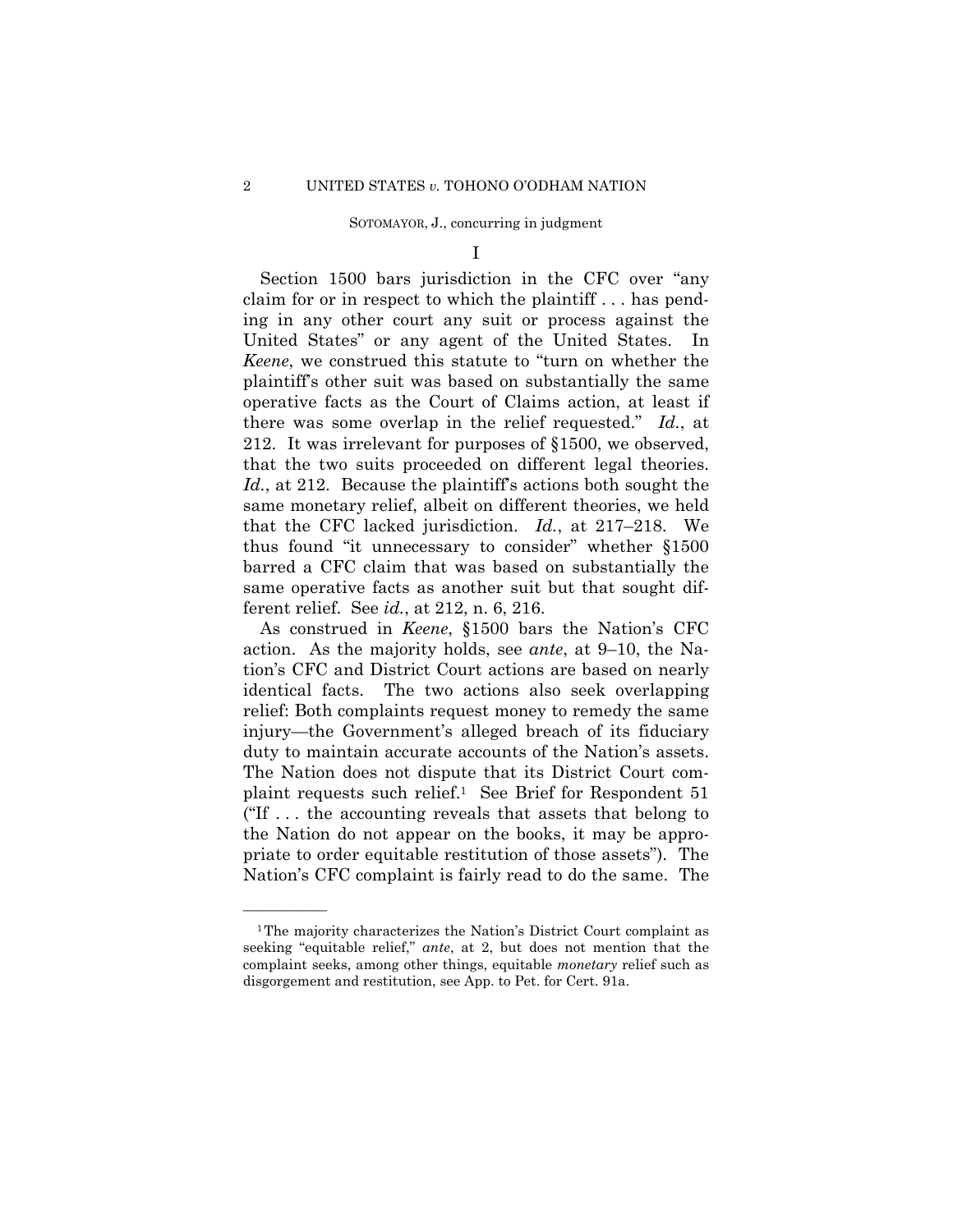CFC complaint alleges that the Government has failed "to keep and render clear and accurate accounts." App. to Pet. for Cert. 66a. It claims that by reason of this and other alleged breaches of fiduciary duty, the Nation "has been damaged in such amounts as may be proven at trial." *Id.*, at 67a. And the complaint requests "a determination that the Defendant is liable to the Nation in damages for the injuries and losses caused as a result of Defendant's breaches of fiduciary duty" and a "determination of the amount of damages due the Nation." *Id.*, at 72a–73a. Thus, just like the District Court complaint, the CFC complaint requests money to remedy the Government's alleged failure to keep accurate accounts.2

Because the Nation's two complaints are "based on substantially the same operative facts" and there is "at least . . . some overlap in the relief requested," *Keene*, 508 U. S., at 212, §1500 bars jurisdiction over the Nation's CFC action.

## II

The case does not present the question, left open in *Keene*, "whether common facts [alone] are sufficient to bar a CFC action where a similar case is pending elsewhere." *Ante*, at 9. Indeed, for most of the history of this case, the Government did not even argue that common facts were sufficient to preclude CFC jurisdiction; until its petition for rehearing in the Court of Appeals, the Government

<sup>2</sup> In reaching the opposite conclusion, the Court of Appeals relied on the fact that the Nation's District Court complaint seeks equitable relief whereas its CFC complaint seeks damages. See 559 F. 3d 1284, 1288–1289 (CA Fed. 2009). *Keene* makes clear, however, that actions based on substantially the same operative facts implicate §1500 so long as they seek overlapping relief. See *Keene Corp.* v. *United States*, 508 U. S. 200, 212 (1993). The formal label affixed to the form of relief sought is irrelevant. In this case, both the Nation's CFC complaint and its District Court complaint seek money to remedy the Government's alleged failure to keep accurate accounts.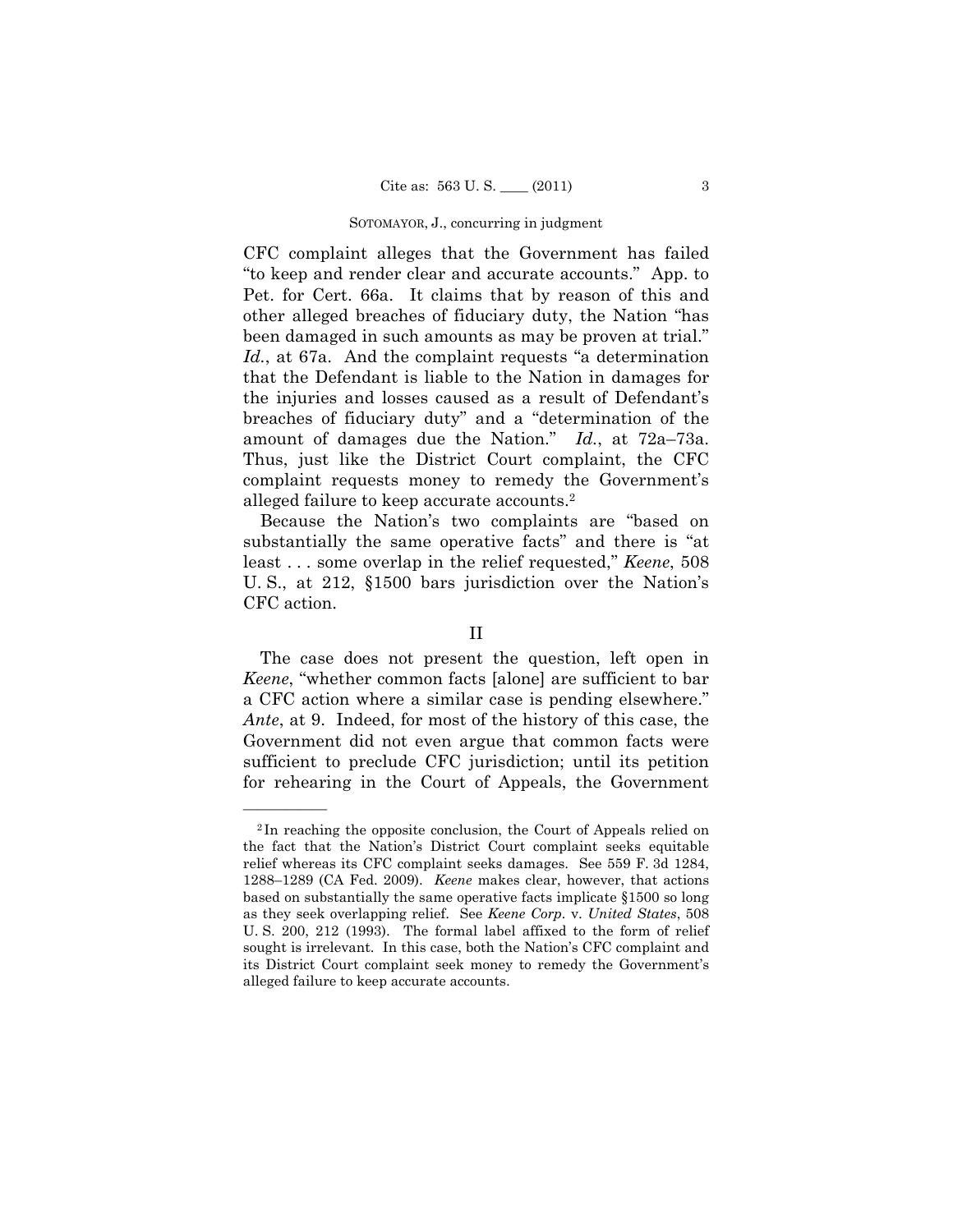#### 4 UNITED STATES *v.* TOHONO O'ODHAM NATION

#### SOTOMAYOR, J., concurring in judgment

argued only that *Keene* required dismissal of the Nation's CFC action because the Nation's two actions were based on the same facts and sought overlapping relief. Deciding this case on the basis of *Keene* would have been the "far more prudent course than recharacterizing the case in an attempt to reach premature decision on an important question." *Missouri* v. *Jenkins*, 495 U. S. 33, 80 (1990) (KENNEDY, J., concurring in part and concurring in judgment). Instead, discarding the restraint we exhibited in *Keene*, the Court unnecessarily chooses to hold that §1500 bars jurisdiction in the CFC whenever a plaintiff's CFC action is based on substantially the same facts as a suit pending elsewhere.3 This reading of §1500 is, in my opinion, incorrect.

A

Since the enactment of §1500 in 1868, Congress has expanded the avenues by which persons with legitimate claims against the United States may obtain relief. See *ante*, at 6. In some circumstances, Congress has chosen to require plaintiffs to file actions in two different courts to obtain complete relief relating to a single set of operative facts. For example, with some exceptions, the CFC has no power to issue equitable relief. See *Bowen* v. *Massachu-*

<sup>3</sup>The majority does not contend that the facts of this case require it to decide this question. It justifies its decision to reach the question on the ground that its rule would eliminate "an unnecessary and complicated remedial inquiry" and would decrease "the expense and duration of litigation." *Ante*, at 9. It provides no reason to believe, however, that inquiry into relief requested is unduly complicated in the vast majority of cases. Cf. *Loveladies Harbor, Inc.* v. *United States*, 27 F. 3d 1545, 1552 (CA Fed. 1994) (en banc) ("The principles of *Casman* [v. *United States*, 135 Ct. Cl. 647 (1956)] . . . are not that difficult to comprehend or apply"). More importantly, the majority does not explain why the benefits it perceives to result from deciding this question today outweigh the potential for its reading of the statute to leave some plaintiffs with incomplete recompense for their injuries. See *infra*, this page and 5–6.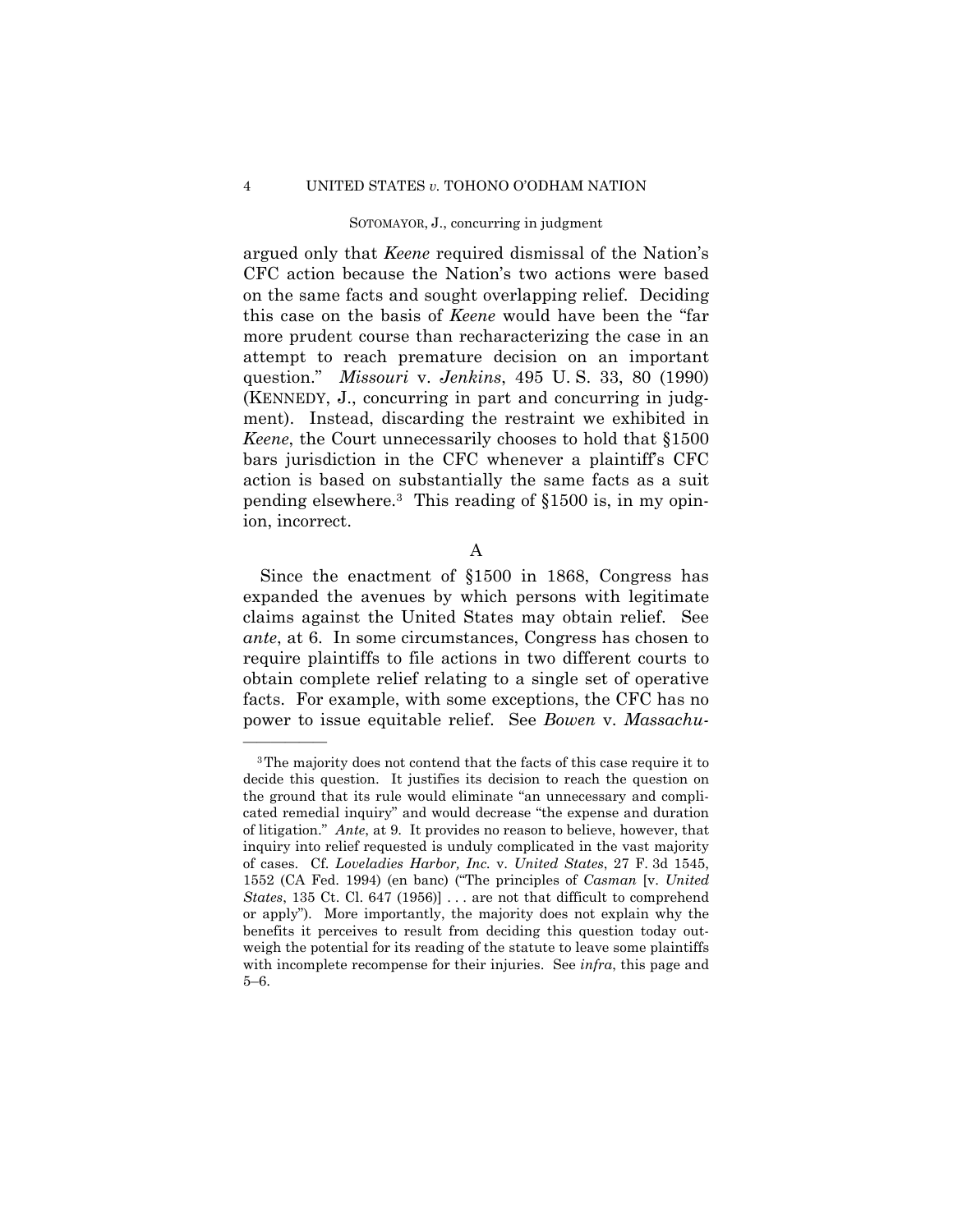*setts*, 487 U. S. 879, 905 (1988); see also 28 U. S. C. §1491(a). As a result, a plaintiff seeking both money damages and injunctive relief to remedy distinct harms arising from the same set of facts may be forced to file actions in both the CFC and federal district court.

For half a century, the CFC has recognized that §1500 does not preclude jurisdiction in that court when Congress has required a plaintiff to split a claim into two actions to obtain different forms of relief necessary to make the plaintiff whole. In *Casman* v. *United States*, 135 Ct. Cl. 647 (1956), a terminated federal employee sought backpay in the Court of Claims and reinstatement to his position in District Court. The plaintiff's two suits arose from the same facts (his termination) but sought "entirely different" forms of relief within the exclusive jurisdiction of two courts.4 *Id.*, at 650. In light of our previous recognition that the purpose of §1500 "'was only to require an election between a suit in the Court of Claims and one brought in another court,'" *id.*, at 649 (quoting *Matson Nav. Co.* v. *United States*, 284 U. S. 352, 355–356 (1932)), the Court of Claims held that §1500 was inapplicable when a "plaintiff has no right to elect between two courts," 135 Ct. Cl., at 650. To hold otherwise, the court acknowledged, "would be to say to plaintiff, 'If you want your job back you must forget your back pay'; conversely, 'If you want your back pay, you cannot have your job back.'" *Ibid.;* see also *Loveladies Harbor, Inc.* v. *United States*, 27 F. 3d 1545, 1551 (CA Fed. 1994) (en banc) (reaffirming *Casman*'s inquiry into the form of relief sought).

By reserving the question "whether two actions based on

<sup>4</sup>Congress has since enacted legislation to permit plaintiffs in Casman's situation to obtain complete relief in the CFC. See Act of Aug. 29, 1972, §1, 86 Stat. 652, 28 U. S. C. §1491(a)(2) (permitting the CFC to "issue orders directing restoration to office or position, placement in appropriate duty or retirement status, and correction of applicable records").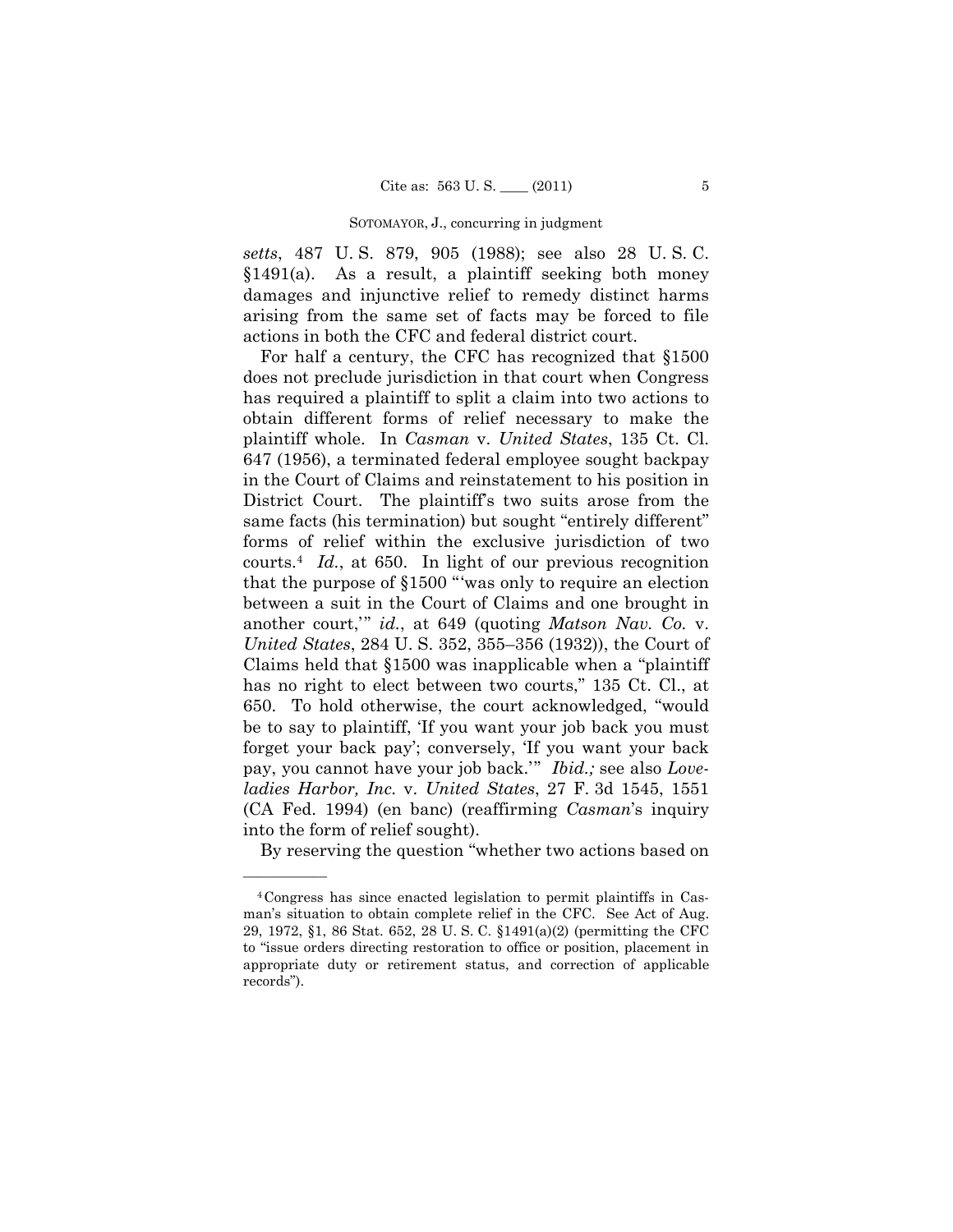the same operative facts, but seeking completely different relief, would implicate §1500," our decision in *Keene* expressly preserved the *Casman* holding. 508 U. S., at 212, n. 6. The consequence of today's decision is clear: The *Casman* rule is no longer good law. Under the majority's reading of §1500, because Casman's two suits were based on common facts, §1500 barred jurisdiction in the CFC over his backpay claim even though he could not have obtained backpay in his District Court action.

The jurisdictional scheme governing actions against the United States often requires other plaintiffs to file two actions in different courts to obtain complete relief in connection with one set of facts. As just one example, an action seeking injunctive relief to set aside agency action must proceed in district court, but a claim that the same agency action constitutes a taking of property requiring just compensation must proceed in the CFC. See, *e.g.*, *Alaska* v. *United States*, 32 Fed. Cl. 689 (1995). After today's decision, §1500 may well prevent a plaintiff from pursuing a takings claim in the CFC if an action to set aside the agency action is pending in district court. This type of plaintiff may face a choice between equally unattractive options: forgo injunctive relief in the district court to preserve her claim for monetary relief in the CFC, or pursue injunctive relief and hope that the statute of limitations on her takings claim, see 28 U. S. C. §2501, does not expire before the district court action is resolved.5

<sup>5</sup>The majority apparently doubts that its holding puts the Nation to a similarly difficult choice. It first suggests that the Nation could file solely in the CFC to obtain damages for the Government's alleged breaches of fiduciary duty. See *ante*, at 8. The Nation could indeed choose to file only in the CFC—just as any plaintiff could choose to forgo injunctive relief to pursue money damages in the CFC—but the Nation believes it is entitled to more than monetary relief. The Nation's District Court action seeks an equitable accounting to remedy the same breaches of fiduciary duty, and the CFC has held that it lacks jurisdiction to issue a preliability accounting. See *Klamath and Modoc*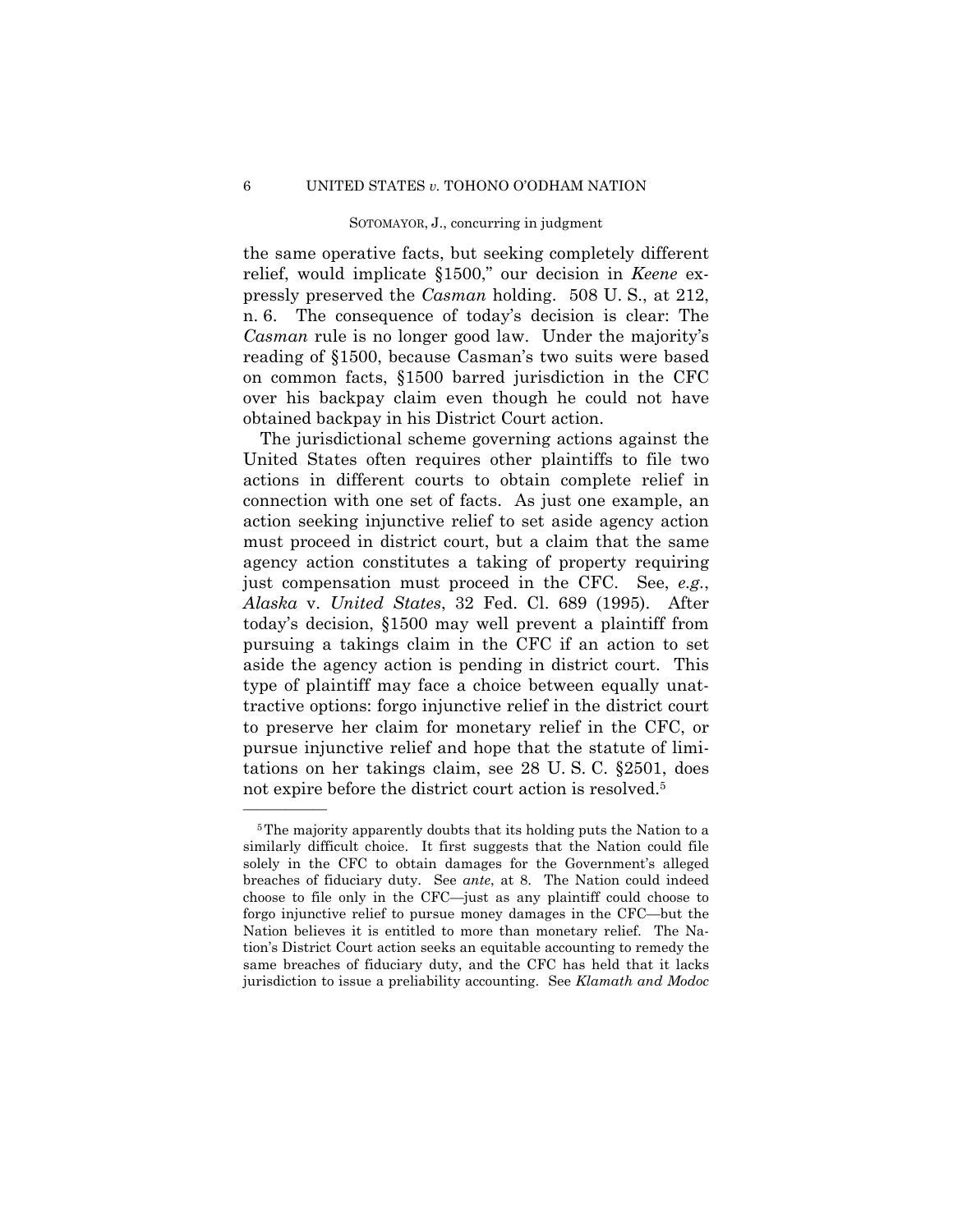## B 1

The text, purpose, and history of §1500 provide strong reason to believe that Congress did not intend for §1500 to put plaintiffs to a choice between two nonduplicative remedies that Congress has made available exclusively in two forums. The statute bars jurisdiction in the CFC over a "claim for or in respect to which" a plaintiff has a suit or process pending elsewhere. When Congress first enacted §1500's predecessor, the statute establishing the jurisdiction of the Court of Claims used the term "claims" to refer to demands for money damages. See Act of Mar. 3, 1863, §§2–3, 12 Stat. 765; see *United States* v. *Jones*, 131 U. S. 1, 17 (1889) (noting that the statute's provisions "were inconsistent with the enforcement of any claims under the law except claims for money").<sup>6</sup> Congress thus would have

*Tribes* v. *United States*, 174 Ct. Cl. 483, 487–488, 490 (1966). But see *Eastern Shawnee Tribe of Okla.* v. *United States*, 582 F. 3d 1306, 1308 (CA Fed. 2009) (suggesting in dicta that the CFC can order an equitable accounting as "ancillary relief" under 28 U.S.C.  $\S(1491(a)(2))$  and (b)(2)), cert. pending, No. 09–1521.

The majority next suggests that Congress has tolled the statute of limitations governing the Nation's CFC claims. See *ante*, at 8–9. But the cited statute only applies to claims "concerning losses to or mismanagement of trust funds." 123 Stat. 2922. It does not appear to toll the statute of limitations for claims concerning assets other than funds, such as tangible assets. See App. to Pet. for Cert. 67a–69a (seeking damages for the Government's mismanagement of the Nation's mineral estates). Expiration of the 6-year statute of limitations governing claims in the CFC is a very real prospect in this and other cases; the Nation's District Court action has been pending for more than four years.

As the majority notes, see *ante*, at 6–7, the validity of the Court of Claims' holding in *Tecon Engineers, Inc.* v. *United States*, 170 Ct. Cl. 389, 343 F. 2d 943 (1965), is not presented in this case. This Court has never considered that holding. Accordingly, I do not consider whether the Nation could have avoided application of §1500 altogether by filing its CFC action first.<br><sup>6</sup>Congress has consistently used the term "claim" to refer to a de-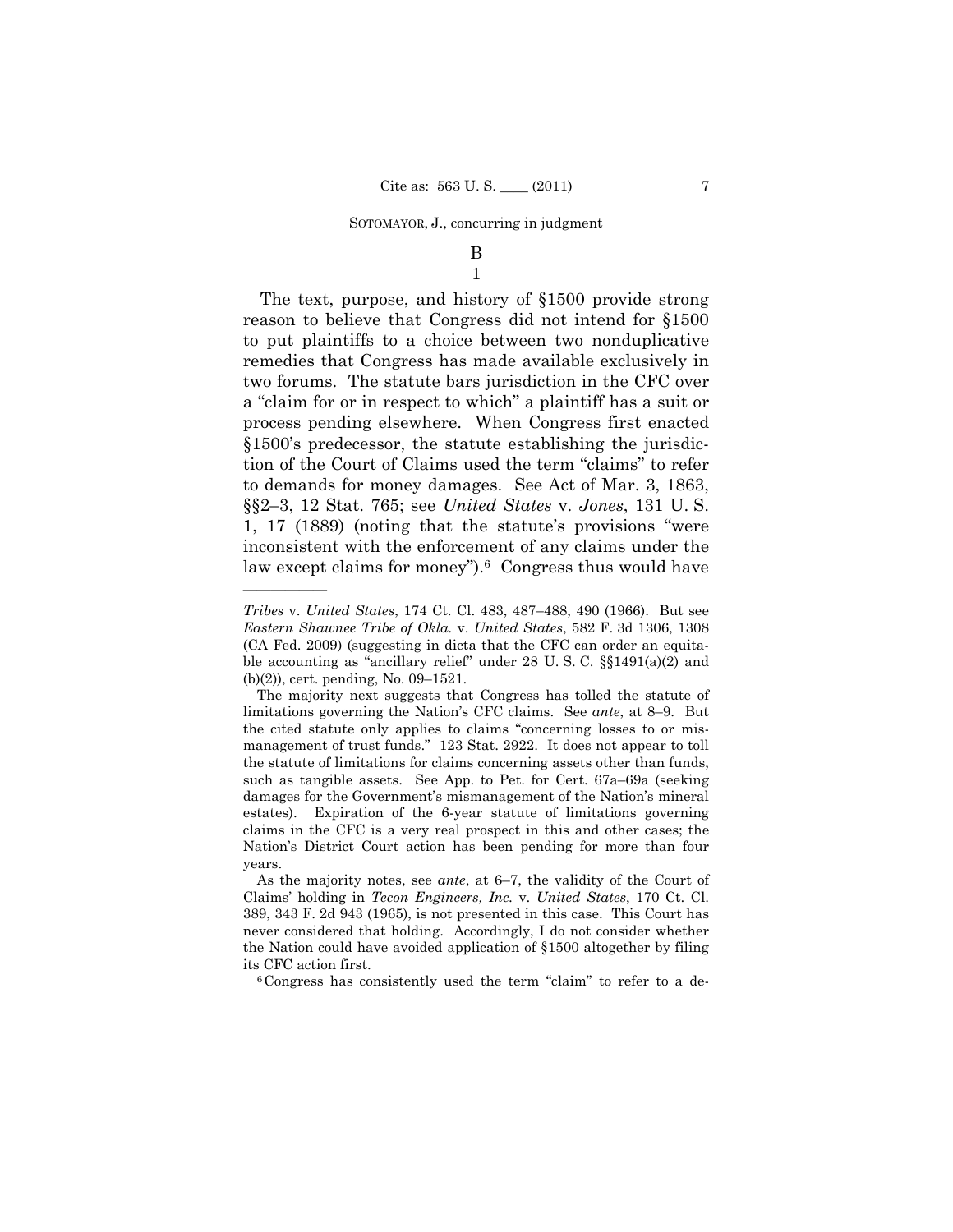understood the term "claim" in §1500 to describe the particular relief sought in the Court of Claims. Cf. *Commissioner* v. *Keystone Consol. Industries, Inc.*, 508 U. S. 152, 159 (1993).

Determining the meaning of "claim" is only part of the inquiry, however. The question remains what constitutes a suit or process "for or in respect to" a CFC claim. The purpose and history of the statute elucidate the meaning of this ambiguous phrase. As the majority explains, Congress enacted the statute to prevent "duplicative lawsuits" brought by the so-called "cotton claimants" in the aftermath of the Civil War. *Keene*, 508 U. S., at 206; see *ante*, at 3. The cotton claimants sought monetary compensation for seized cotton in the Court of Claims pursuant to the Abandoned Property Collection Act, 12 Stat. 820. Because they had difficulty satisfying the statutory requirement that, to obtain compensation, they must not have given aid or comfort to participants in the rebellion, see §3 of the Act, they also sought relief—either in the form of money damages or actual cotton—in separate lawsuits against federal officials on tort theories such as conversion. "It was these duplicative lawsuits that induced Congress" to enact §1500's predecessor. *Keene*, 508 U. S., at 206.

This historical backdrop sheds light on what Congress would have understood to be a suit or process "for or in respect to" a "claim" in the Court of Claims. Congress undoubtedly intended to preclude a claim for money in the

mand for money in the context of the CFC. See 28 U. S. C. §1491(a)(1) (conferring jurisdiction in the CFC over "any *claim* against the United States founded either upon the Constitution, or any Act of Congress or any regulation of an executive department, or upon any express or implied contract with the United States, or for liquidated or unliquidated damages in cases not sounding in tort" (emphasis added)). Of course, since §1500's enactment, Congress has authorized the CFC to issue relief other than money damages in certain cases. See  $$1491(a)(2)$ .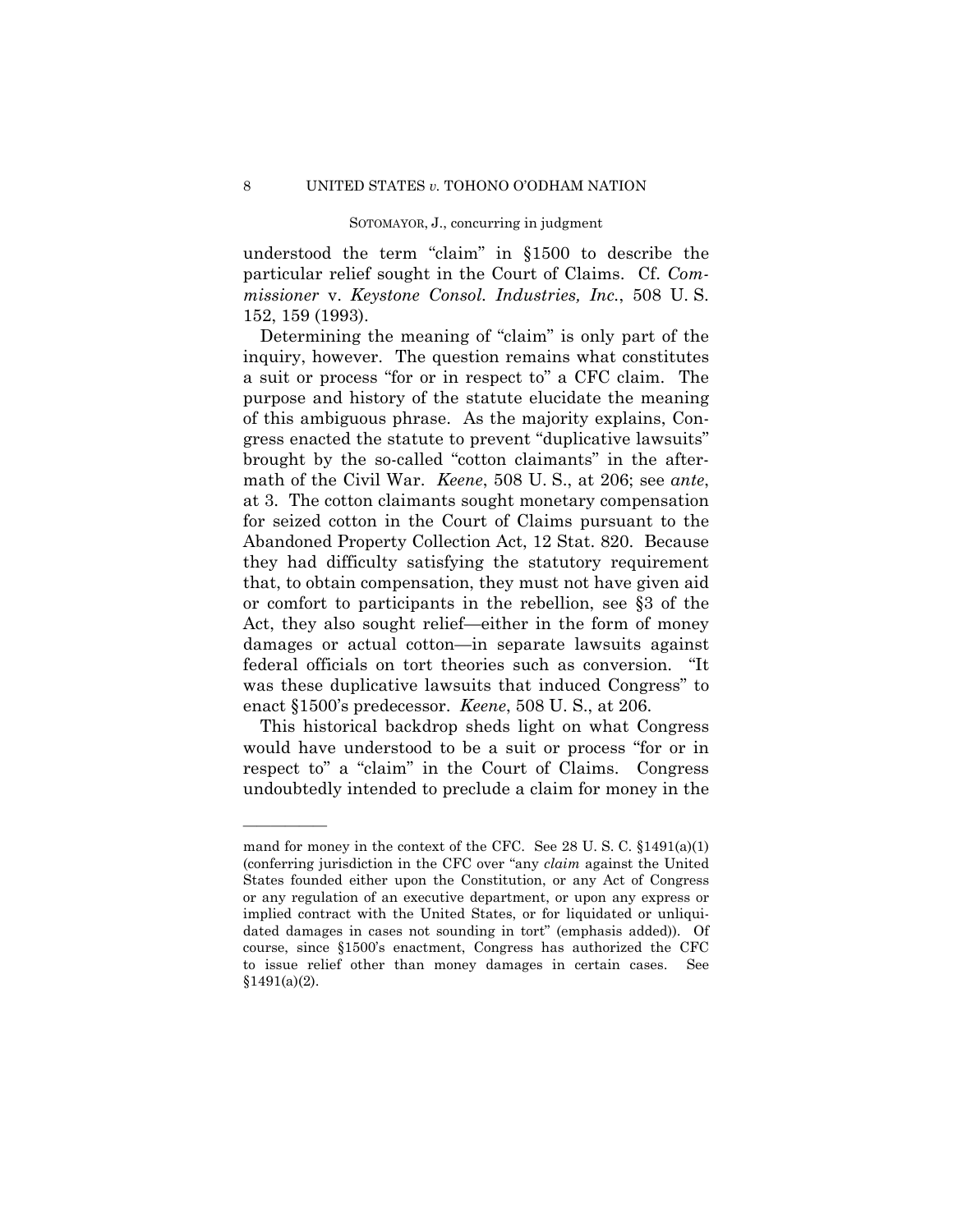Court of Claims when the plaintiff was pursuing a suit "for" the same money in district court. Because, however, some cotton claimants sought return of the cotton itself in district court, it was also necessary to preclude jurisdiction in the Court of Claims when the plaintiff's other action was "in respect to" that demand for money—*i.e.*, when the plaintiff was seeking duplicative relief. Had the courts awarded such plaintiffs both the cotton itself and money damages, the plaintiffs would have obtained twice what they deserved. In this way, Congress eschewed "a narrow concept of identity" that would have permitted plaintiffs to pursue and obtain duplicative relief to remedy the very same harm. *Id.*, at 213.

The legislative history confirms Congress' intent to preclude requests for duplicative relief. The statute's sponsor explained that the purpose of the statute was "to put to their election that large class of persons having cotton claims[,] . . . who are here at the same time endeavoring to prosecute their claims, and have filed them in the Court of Claims, so that after they put the Government to the expense of beating them once in a court of law they can turn around and try the whole question in the Court of Claims."7 Cong. Globe, 40th Cong., 2d Sess., 2769 (1868) (statement of Sen. Edmunds); see also *Matson Nav. Co.*, 284 U. S., at 355–356. Congress thus appears to have had in mind cases in which "the whole question" could be tried in the Court of Claims. The statute's history does not suggest that Congress intended to require an election between two nonduplicative forms of relief available exclusively in two different courts. In such a case, "the whole question" could not be tried in either court.

<sup>7</sup>Because §1500's jurisdictional bar applies only when the other suit is pending, "there is a good argument that, even when first enacted, the statute did not actually perform the preclusion function emphasized by its sponsor." *Keene*, 508 U. S., at 217.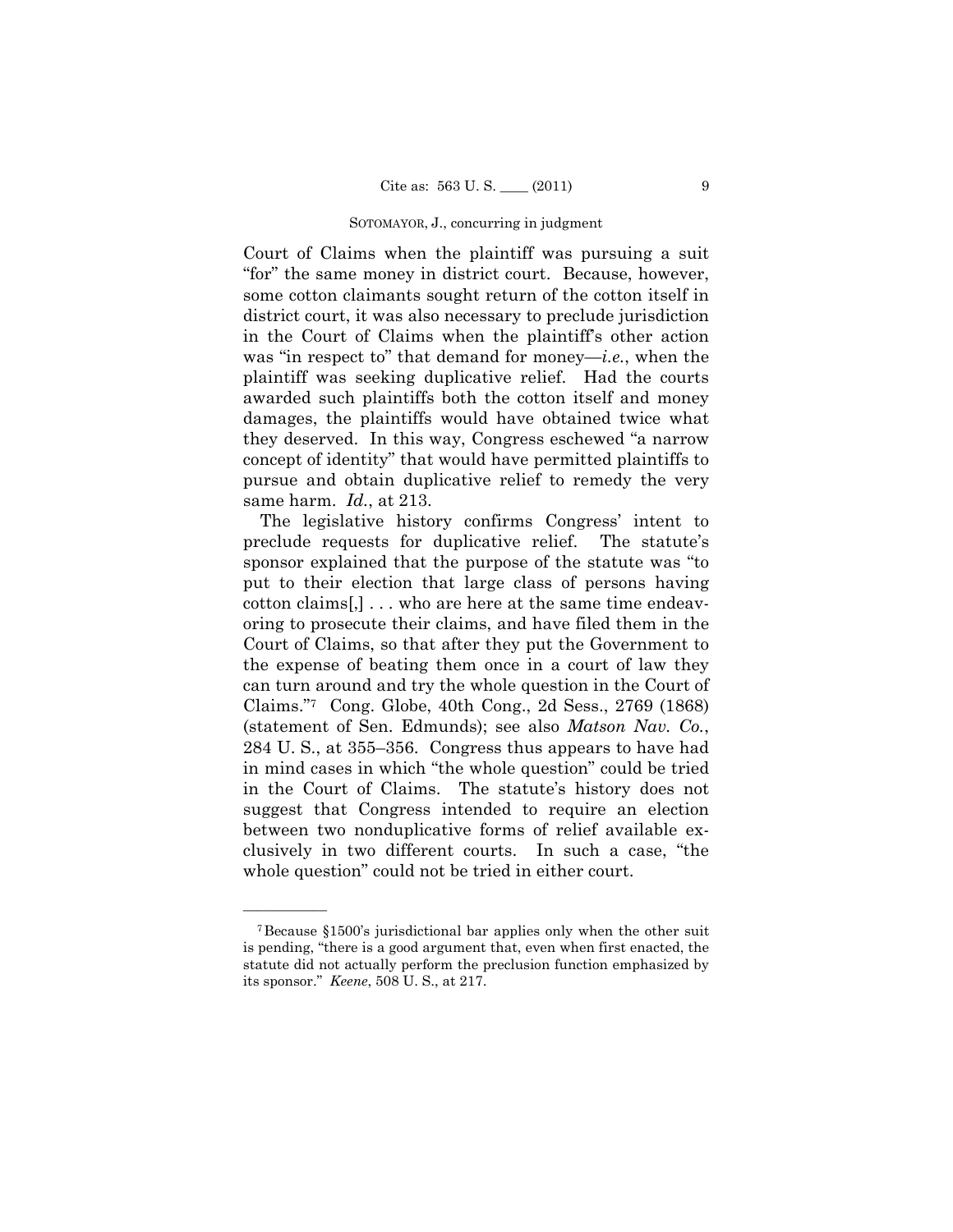$\mathcal{D}_{2}$ 

None of the majority's reasons for its contrary construction of the statute is convincing. First, the majority reasons that the phrase "claim for or in respect to" must refer only to factual overlap because the statute uses the phrase "cause of action . . . in respect thereto" (which the majority paraphrases as "in respect to a cause of action") in a way that is "consistent only with factual overlap." *Ante*, at 4. This point rests on a misreading of the statutory text. The statute asks whether a plaintiff has pending a "suit or process" for or in respect to the plaintiff's CFC claim—not whether it has pending a "cause of action" for or in respect to that claim.8 Even if the term "cause of action" refers only to operative facts—such that the inquiry whether a person was acting under color of federal law in respect to a cause of action is purely factual in nature—a "suit or process" will inevitably include a request for relief.

Second, the majority states that, "in light of the unique remedial powers of the CFC," requiring remedial overlap would make no sense because it would result in a "very limited application" of the statute. *Ante*, at 5, 6. Here, the majority overlooks the nearly 150-year history of the statute. It was the cotton claimants' parallel requests for duplicative relief that prompted passage of §1500 in the first place. Since then, litigants have continued to seek duplicative relief against the Government in two courts, as *Keene* and this very case illustrate. See 508 U. S., at 204– 205 (seeking tort damages in the District Court and compensation on a takings theory in the CFC); *supra*, at 1–3 (seeking restitution and disgorgement in the District

<sup>8</sup>Section 1500 refers to the "cause of action alleged in such suit or process" only for the limited purpose of determining whether the other suit or process is against an agent of the United States. When the plaintiff's other action is against the United States itself, the term "cause of action" has no relevance to the §1500 inquiry.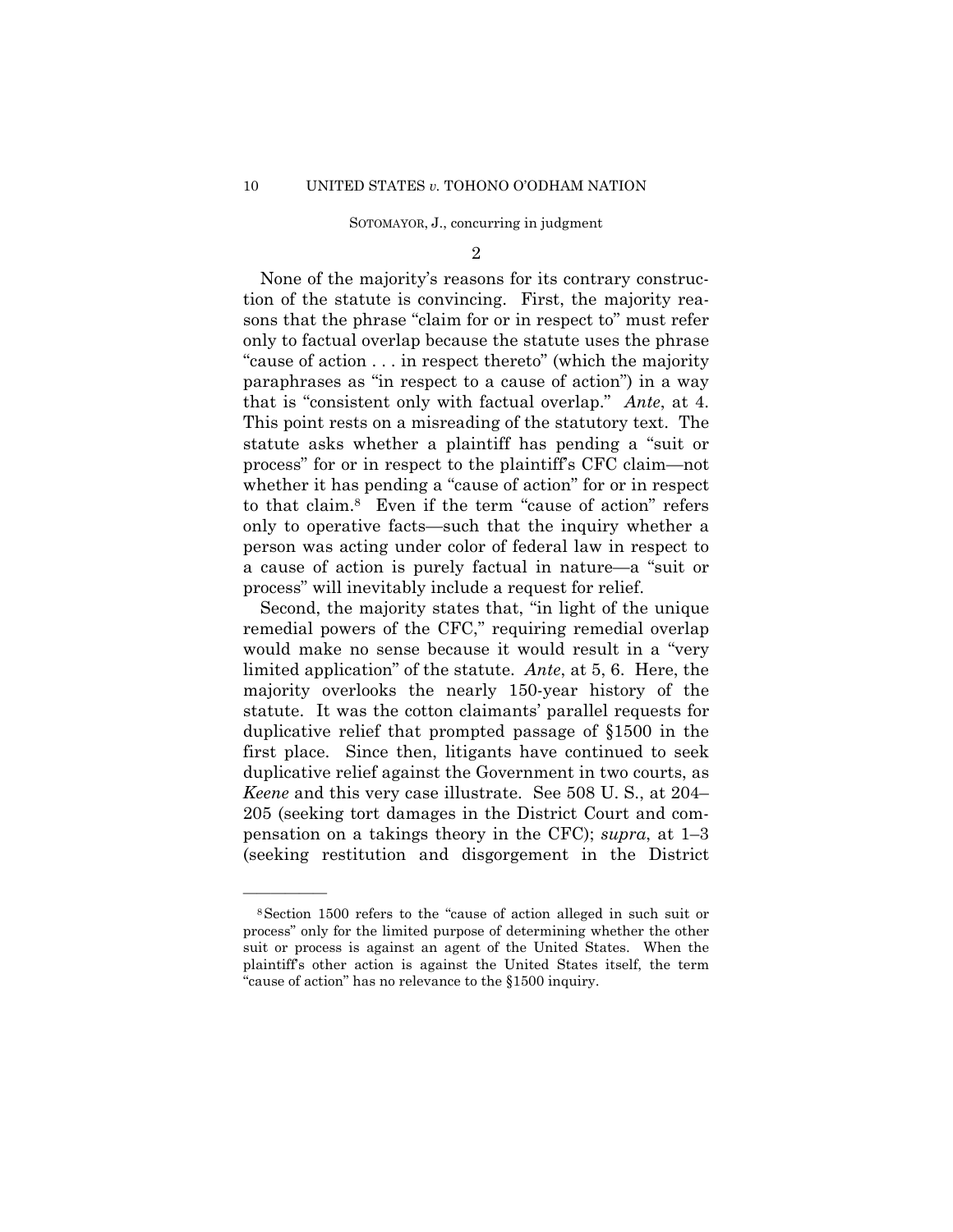Court and money damages in the CFC); see also, *e.g.*, *Ex parte Skinner & Eddy Corp.*, 265 U. S. 86, 91–92 (1924) (seeking money damages against the United States in the Court of Claims and against a federal entity in state court); *Corona Coal Co.* v. *United States*, 263 U. S. 537, 539 (1924) (seeking money damages against the United States in the Court of Claims and against a federal agent in District Court); *British American Tobacco Co.* v. *United States*, 89 Ct. Cl. 438, 439–440 (1939) *(per curiam)* (seeking tort damages in the District Court and contract damages in the Court of Claims). As these cases make clear, interpreting §1500 to prohibit requests for duplicative relief hardly renders the statute of limited application.

Third, the majority suggests that its construction of §1500 is necessary to achieve the statute's aim of "sav[ing] the Government from burdens of redundant litigation." *Ante*, at 7. Parallel actions seeking the same or duplicative relief, or different forms of relief that are available entirely in one court, are redundant; actions seeking different forms of relief that Congress has made available exclusively in different courts are not. To the extent the majority is concerned about the burdens of parallel discovery, federal courts have ample tools at their disposal, such as stays, to prevent such burdens. See Schwartz, Section 1500 of the Judicial Code and Duplicate Suits Against the Government and Its Agents, 55 Geo. L. J. 573, 599 (1967).

Finally, the majority contends that focusing on operative facts is consistent with the principles of claim preclusion embodied in the statute. Claim preclusion ordinarily "bar[s] claims arising from the same transaction." *Kremer*  v. *Chemical Constr. Corp.*, 456 U. S. 461, 482, n. 22 (1982). There is, however, an exception to this rule when a plaintiff was unable to obtain a certain remedy in the earlier action. See Restatement (Second) of Judgments  $\S26(1)(c)$ (1980) (claim preclusion does not apply where "[t]he plaintiff was unable to rely on a certain theory of the case or to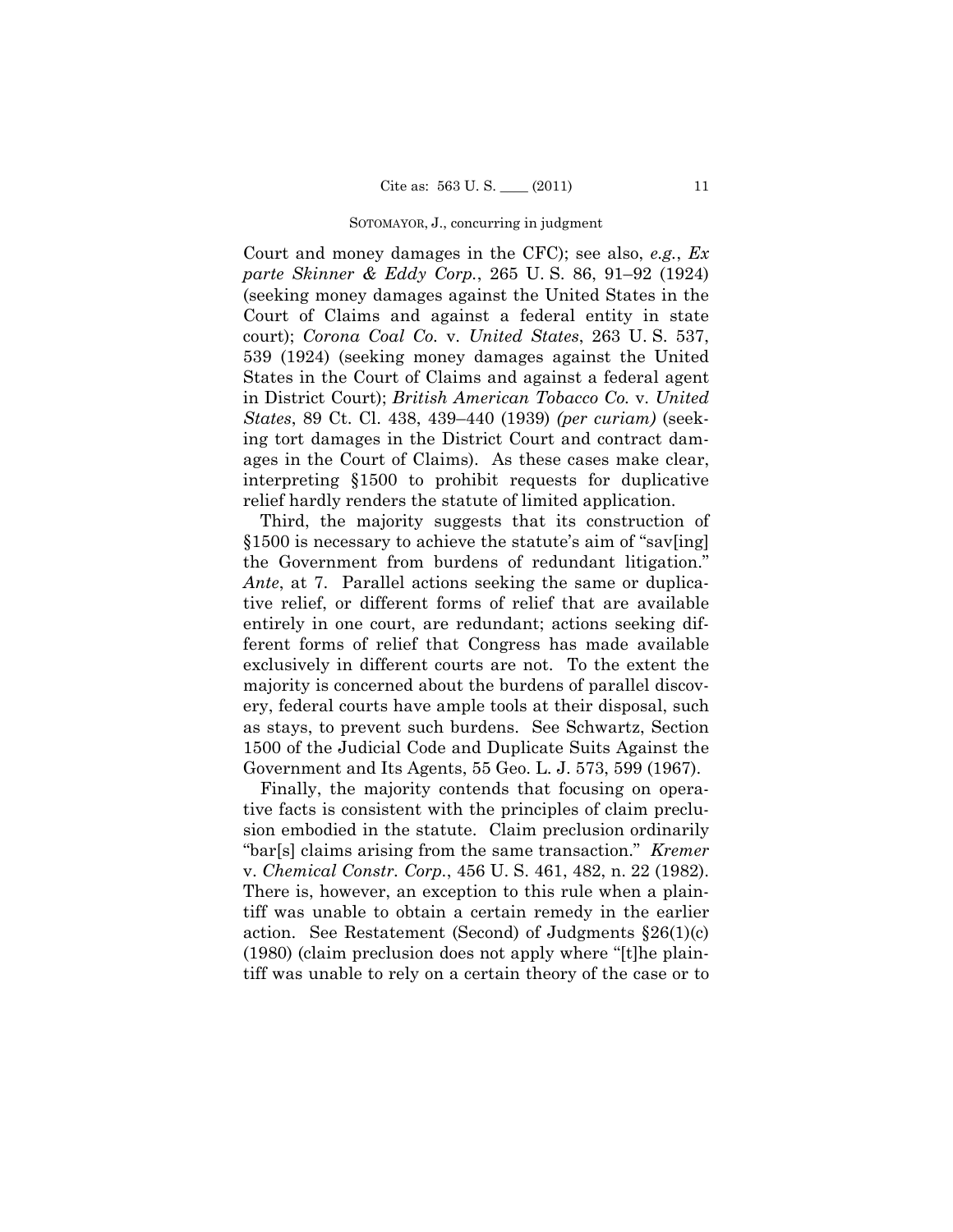seek a certain remedy or form of relief in the first action because of the limitations on the subject matter jurisdiction of the courts"); see also *Marrese* v. *American Academy of Orthopaedic Surgeons*, 470 U. S. 373, 382 (1985); 18 C. Wright, A. Miller, & E. Cooper, Federal Practice and Procedure §4412, p. 276 (2d ed. 2002). This principle has long informed claim preclusion law. See, *e.g.*, Restatement of Judgments §62, Comment *k* (1942) ("[W]here a plaintiff brings an action in a State in which the courts have jurisdiction only with reference to one portion of his cause of action, he is not barred from maintaining an action in a proper court for the other portion"); 2 H. Black, Law of Judgments §618, p. 744 (1891) ("A judgment is not conclusive of any matter which, from the nature of the case, the form of action, or the character of the pleadings, could not have been adjudicated in the former suit"). For these reasons, preclusion doctrine actually undermines the majority's position.

In sum, the majority offers no coherent justification for its conclusion that Congress intended to preclude jurisdiction in the CFC whenever a plaintiff's claim in that court is based on substantially the same facts as a suit pending elsewhere without reference to the relief sought.

\* \* \*

Even before today's decision, §1500 had been described as "anachronistic," *Keene*, 508 U. S., at 217, "harsh," *id.*, at 222 (Stevens, J., dissenting), and "arbitrar[y]," 79 Fed. Cl. 645, 659, n. 16 (2007). Judges and commentators have long called for congressional attention to the statute. See, *e.g.*, *Keene*, 508 U. S., at 222 (Stevens, J., dissenting); Schwartz, *supra*, at 601. Today's decision—which unnecessarily considers and repudiates the *Casman* rule renders such attention all the more pressing. Under the Court's construction of §1500, plaintiffs whom Congress has forced to file parallel actions in the CFC and a district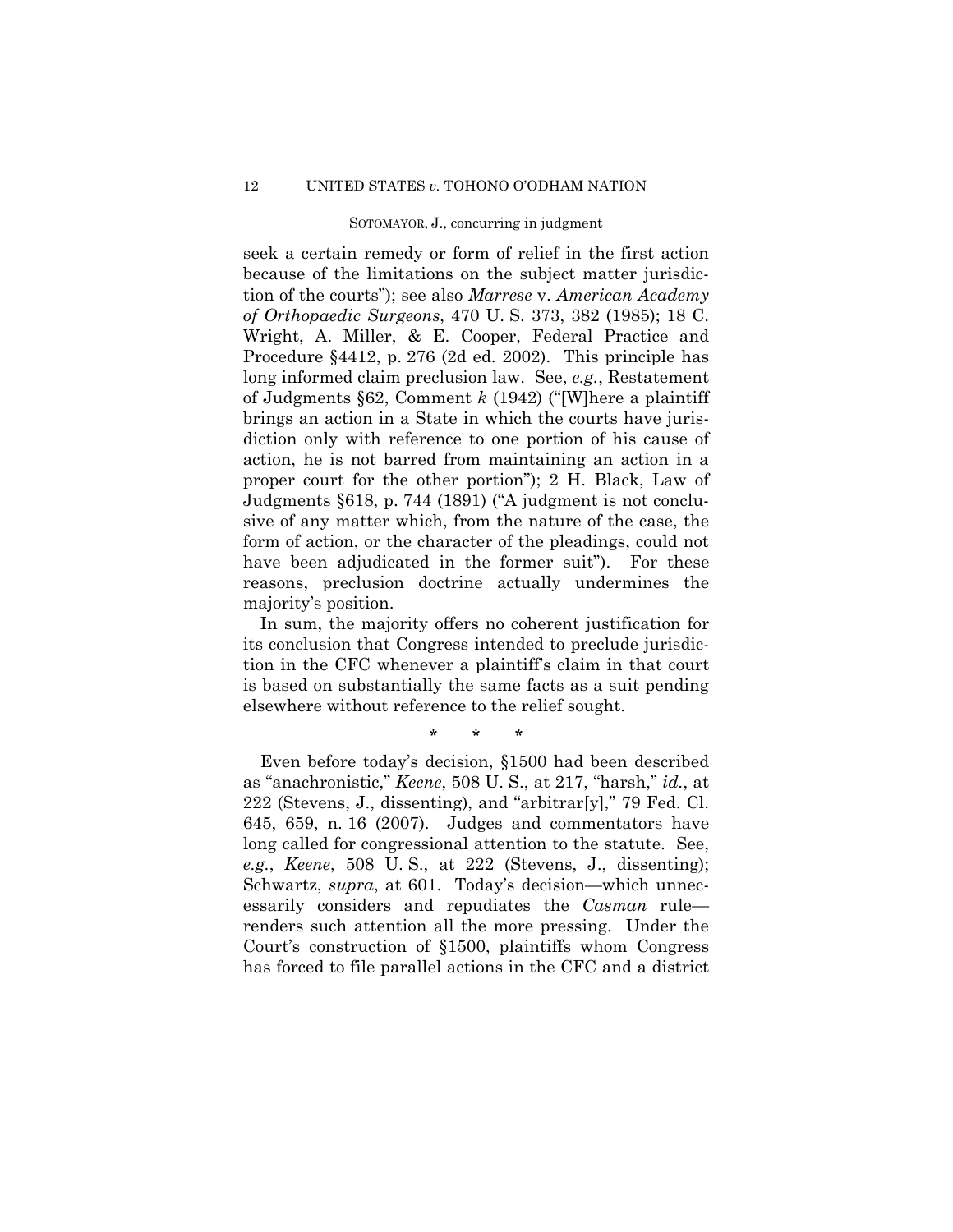court to obtain complete relief must now choose either to forgo relief in the district court or to file first in the district court and risk the expiration of the statute of limitations on their claims in the CFC. I cannot agree that Congress intended, or intends, for §1500 to produce this result. For these reasons, I respectfully concur only in the judgment.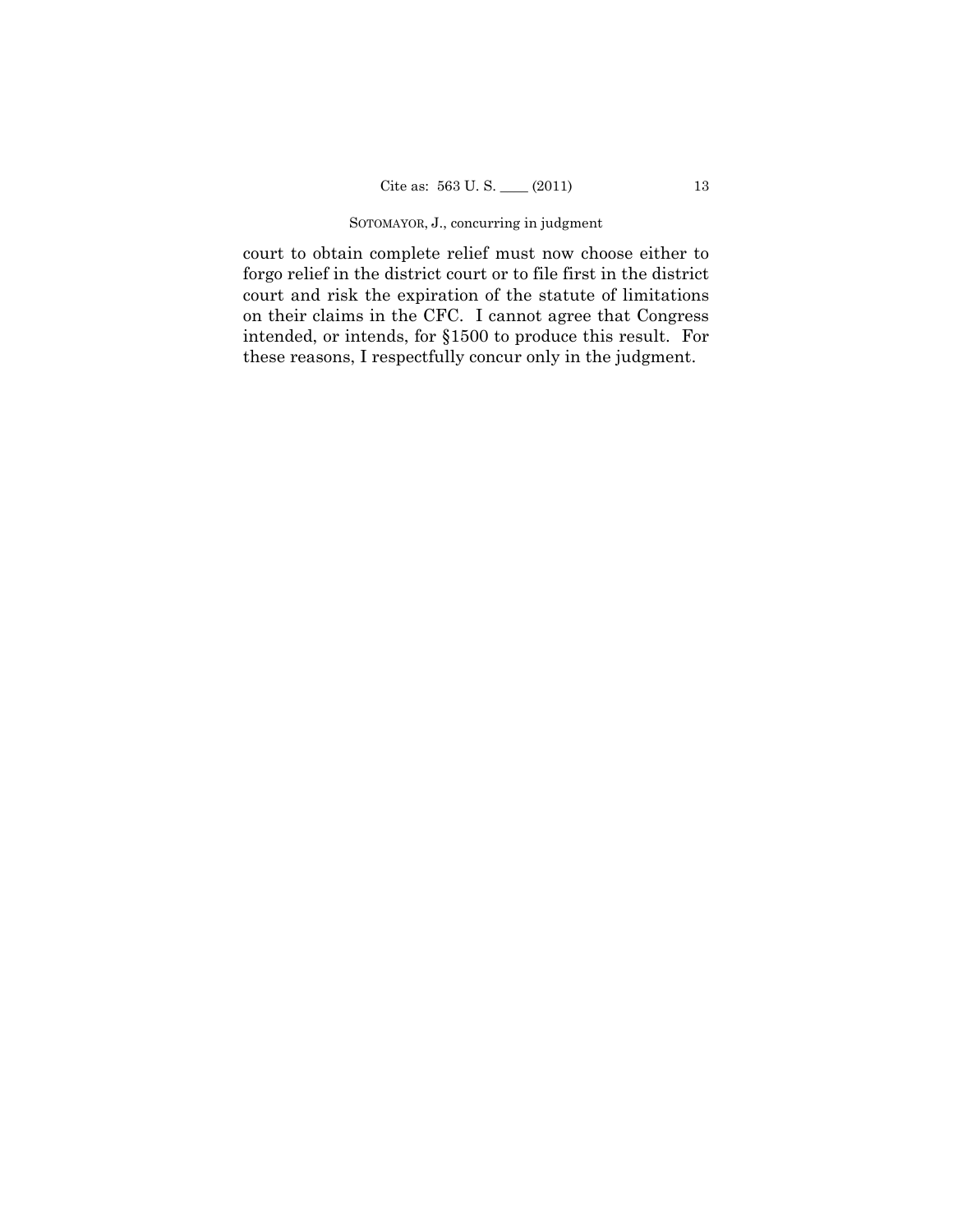GINSBURG, J., dissenting

## $\frac{1}{2}$  ,  $\frac{1}{2}$  ,  $\frac{1}{2}$  ,  $\frac{1}{2}$  ,  $\frac{1}{2}$  ,  $\frac{1}{2}$  ,  $\frac{1}{2}$ **SUPREME COURT OF THE UNITED STATES**

#### $\frac{1}{2}$  ,  $\frac{1}{2}$  ,  $\frac{1}{2}$  ,  $\frac{1}{2}$  ,  $\frac{1}{2}$  ,  $\frac{1}{2}$ No. 09–846

## UNITED STATES, PETITIONER *v.* TOHONO O'ODHAM NATION

## ON WRIT OF CERTIORARI TO THE UNITED STATES COURT OF APPEALS FOR THE FEDERAL CIRCUIT

[April 26, 2011]

## JUSTICE GINSBURG, dissenting.

——————

I dissent from the Court's immoderate reading of 28 U. S. C. §1500 and would affirm the Federal Circuit's judgment.

According to the Court, the Court of Federal Claims (CFC) lacks subject-matter jurisdiction over the Tohono O'odham Nation's (Nation) claim because the Tribe was simultaneously pursuing in the D. C. District Court an action with "a common factual basis." *Ante*, at 1. It matters not, the Court holds, that to gain complete relief, the Nation had to launch two suits, for neither of the two courts whose jurisdiction the Tribe invoked could alone provide full redress. See *ante*, at 8–9.

The Court concludes that "claim" or "cause of action," terms the Court considers synonymous as used in §1500,\*

<sup>\* &</sup>quot;Cause of action," the Court simultaneously states, "is the more technical term." *Ante*, at 5. If "more technical" means more precise, clear or certain, the Court is incorrect. See *United States* v. *Memphis Cotton Oil Co.*, 288 U. S. 62, 67–68 (1933) ("A 'cause of action' may mean one thing for one purpose and something different for another."). In its discourse on the term, the Court has fallen into an old error; the drafters of the Federal Rules endeavored to "eliminate the unfortunate rigidity and confusion surrounding the words 'cause of action.' " 5 C. Wright & A. Miller, Federal Practice and Procedure §1216, p. 207 (3d ed. 2004). Today's invocation of a supposed particular or exact meaning for the phrase risks reviving that confusion.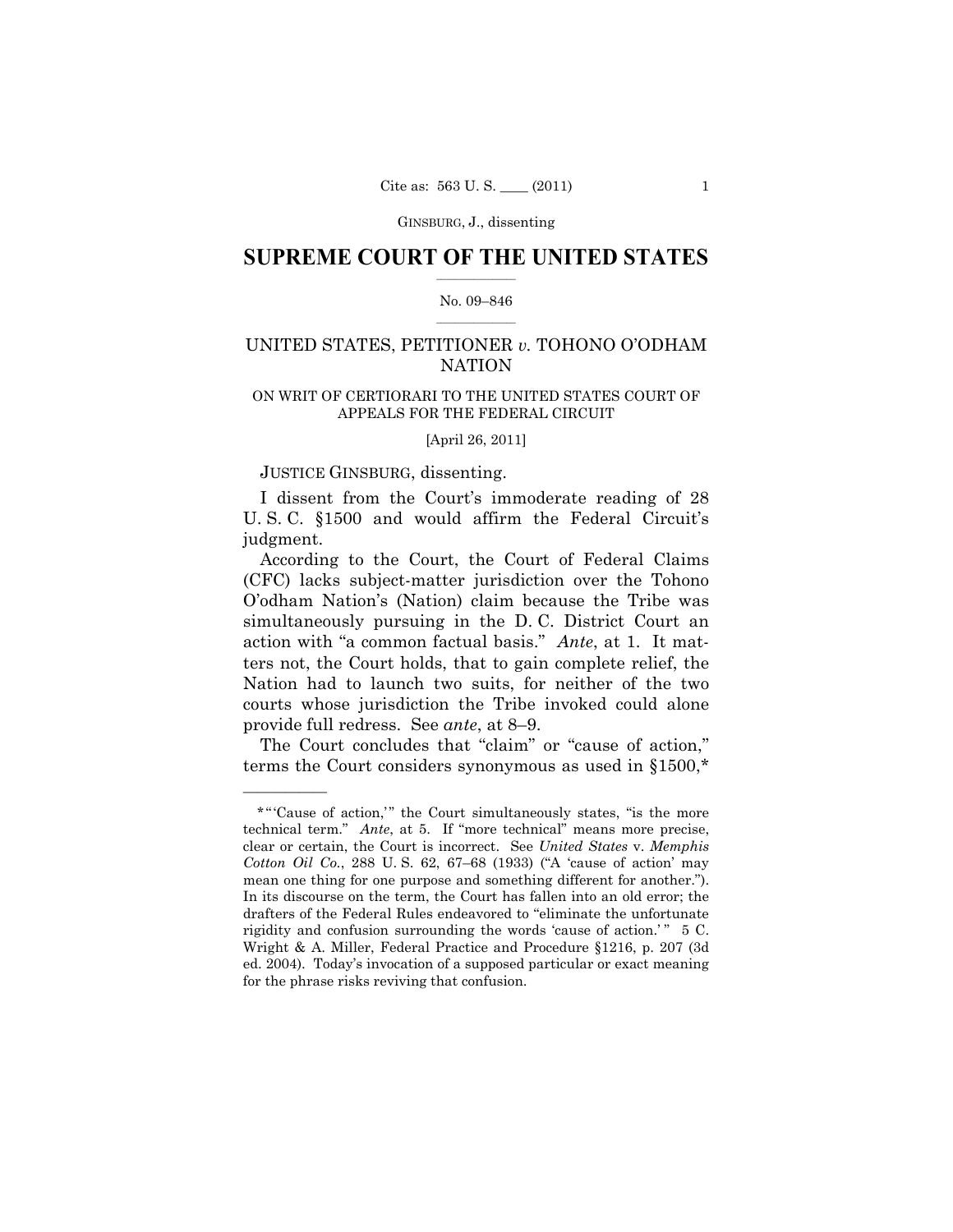#### GINSBURG, J., dissenting

see *ante*, at 5, refers to "operative facts," and not to the remedies a plaintiff seeks. See *ante*, at 4. Section 1500 speaks of "the time when the cause of action . . . arose," a time antedating the commencement of suit. The Court infers, therefore, that a "claim" or "cause of action" is discrete from a pleading's request for relief. See *ante*, at 4. In fact, however, entitlement to relief is essential to the existence of a claim or cause of action, which arises when a person suffers a harm capable of judicial redress. See 2 J. Story, Equity Jurisprudence §1521*a*, p. 741 (8th ed. 1861) ("[T]he cause of action . . . arises when . . . the party has a right to apply to a court . . . for relief.").

A plaintiff may not, §1500 instructs, petition both the CFC and a district court, invoking in each a distinct legal theory appropriate to the forum, but seeking redress for a single injury. When Congress bars a plaintiff from obtaining complete relief in one suit, however, and does not call for an election of remedies, Congress is most sensibly read to have comprehended that the operative facts give rise to two discrete claims. *Casman* v. *United States*, 135 Ct. Cl. 647 (1956), as JUSTICE SOTOMAYOR spells out, see *ante*, at 5, is the paradigm case. There, a discharged federal employee, complaining of wrongful termination, sought reinstatement in a district-court action and backpay in the Court of Claims. Section 1500 does not stand in the way, the Court of Claims held in *Casman*, when the plaintiff suffered two distinct injuries, for which she seeks discrete forms of relief within the exclusive competence of different courts. See 135 Ct. Cl., at 649–650 (claim for backpay "entirely different" from claim for reinstatement). The Federal Circuit, in my view, rightly adhered to *Casman* in *Loveladies Harbor, Inc.* v. *United States*, 27 F. 3d 1545 (1994) (en banc), and rightly did so in this case.

While I agree with much of JUSTICE SOTOMAYOR's opinion concurring in the judgment, I do not agree with her conclusion that §1500 bars the Nation's CFC action.